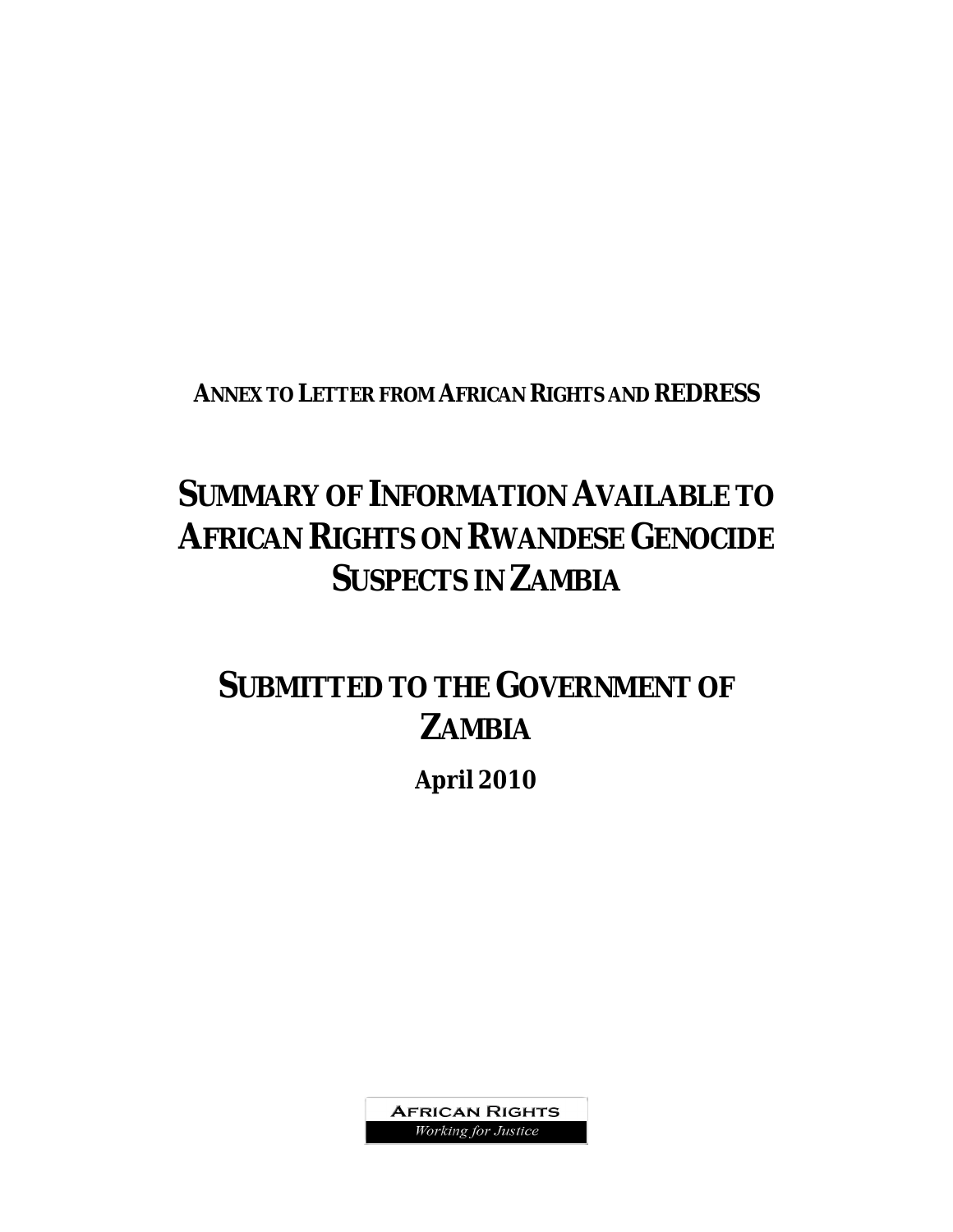# **Table of Contents**

| Dr. Augustin Cyimana, François Twagiramungu, Chrisostom Budengeri and Martin Ndamage 7 |  |
|----------------------------------------------------------------------------------------|--|
|                                                                                        |  |
| Laying the Groundwork: Distributing Weapons and Rallying the Militia 8                 |  |
|                                                                                        |  |
|                                                                                        |  |
|                                                                                        |  |
|                                                                                        |  |
|                                                                                        |  |
|                                                                                        |  |
|                                                                                        |  |
|                                                                                        |  |
|                                                                                        |  |
|                                                                                        |  |
|                                                                                        |  |
|                                                                                        |  |

**Note**: The summaries below come from interviews and related research carried out by *African Rights* throughout Rwanda from 1994 to 2010. Full witness statements exist for each individual interviewed and may be supplied to investigators subject to confidentiality considerations. Names have in most cases been changed to protect the identity of the persons being interviewed.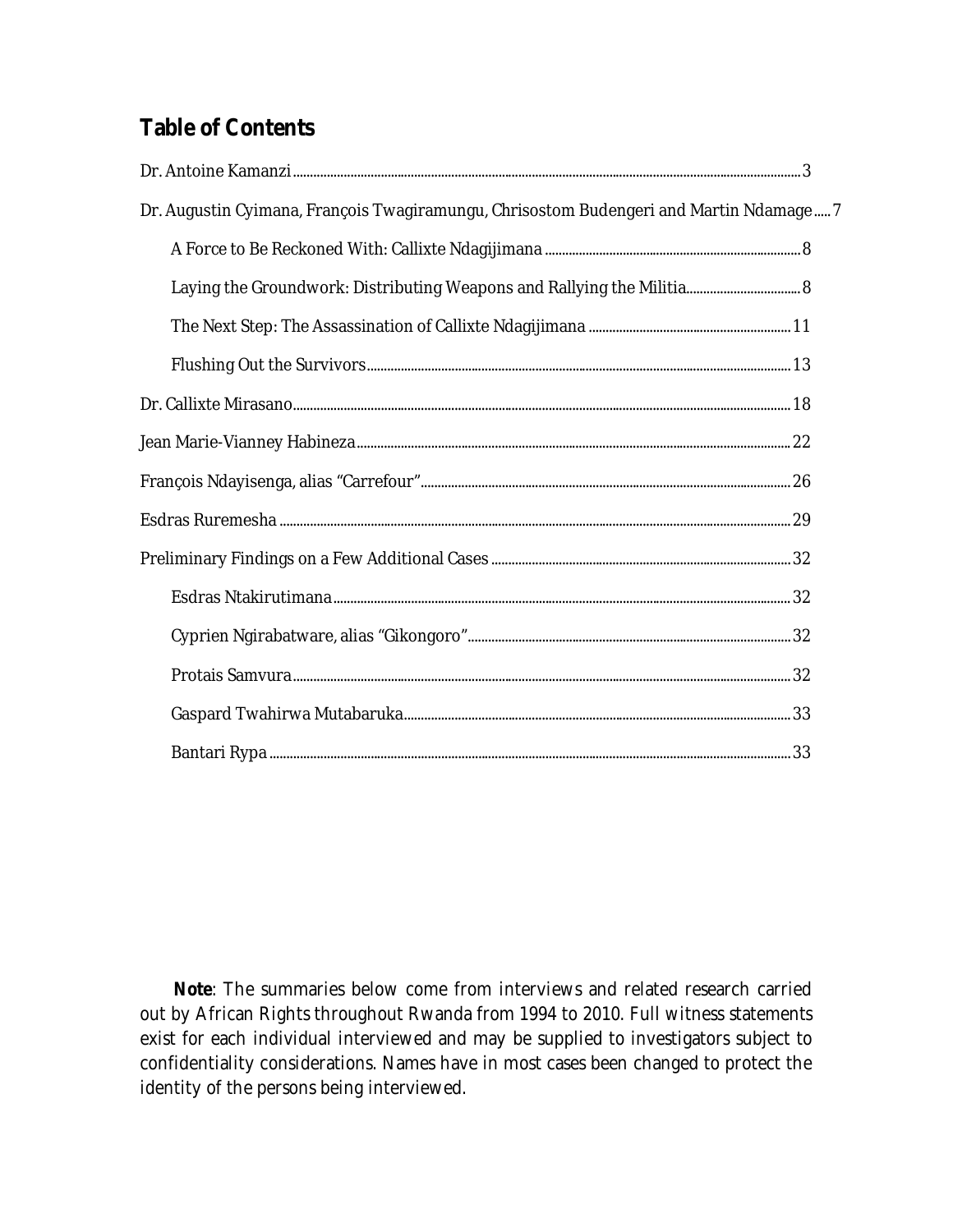#### **DR. ANTOINE KAMANZI**

In April 1994, Dr. Antoine Kamanzi, a surgeon, was the medical director of Kilinda hospital located in Shyembe cellule<sub>'</sub>, Bwakira commune, in the préfecture of Kibuye. He comes from Rubengera cellule in what was then sector Gihara, commune Mabanza, also in Kibuye.

Kamanzi has been repeatedly identified by perpetrators and survivors in Kilinda as one of the men who was instrumental in planning, facilitating and overseeing the massacres which took place in his hospital and at the nearby School of Nursing (ESI) on the evening of 14 April 1994. Many of those who took up arms in Kilinda say they did so under the instigation of a group of local leaders, including Kamanzi.

In Kilinda, as elsewhere, the killings have been attributed to the men—and some women—who were regarded as community leaders, for example doctors, teachers, clergymen, civilian and military officials, businessmen and other individuals who wielded influence and power. Following the death of President Juvénal Habyarimana on 6 April 1994, Kamanzi was often seen in the company of the men who commanded respect or obedience in Kilinda. This group included:

- $\cdot$  Michel Twagirayesu<sup>2</sup>, president of the Presbyterian Church in Rwanda, who used to live in Zambia himself but who is now resident in the United States:
- Marcellin Nsengiyumva, director of ESI, living in eastern DRC;
- Amani Nyiringabo, a businessman in Kilinda, in the DRC;
- Tharcisse Kabasha, bourgmestre of Bwakira, is also said to be living in the DRC;
- André Kagimbangabo, a former préfet (governor) of Cyangugu who comes from Kibuye and is related to Kabasha;
- Silas Kubwimana, a businessman from Taba, Gitarama, who is married to Twagirayesu's niece. He is also said to be in the DRC;
- Moïse Semirindi, a businessman, imprisoned in Rwanda;
- Anaclet Rudakubana, a deputy-préfet in Kibuye whose whereabouts are unknown.

 $\overline{a}$ <sup>1</sup> The structure of local administration in Rwanda was completely overhauled between 2001-2006. However, the names used in this report correspond to the system as it existed during the genocide.

<sup>&</sup>lt;sup>2</sup> For further information about the allegations concerning the role of Michel Twagirayesu in the genocide, see *The Protestant Churches and the Genocide: An Appeal to the World Council of Churches' Meeting in Harare*, December 1998, African Rights.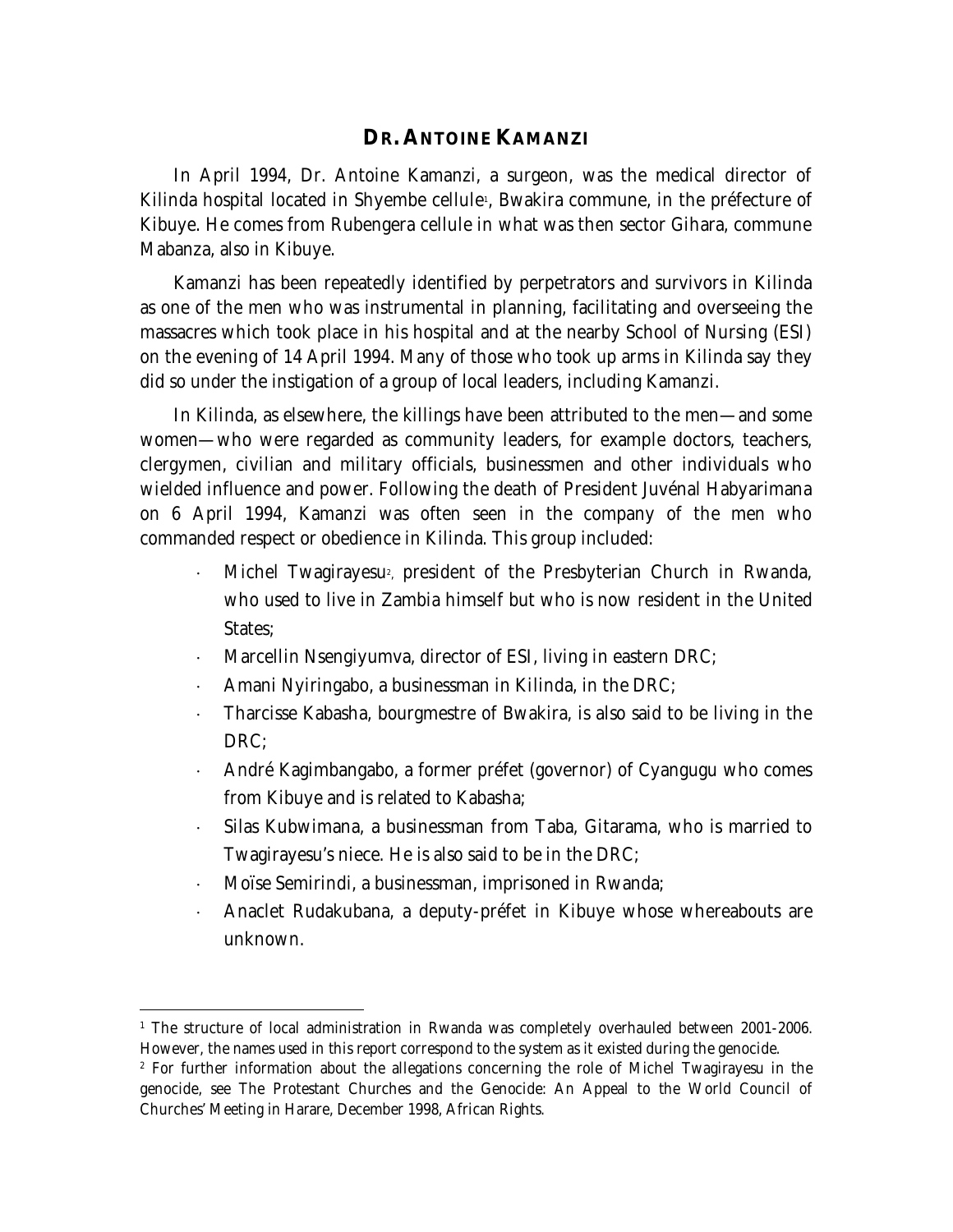Instead of harnessing their position in the community to promote peace, witnesses say that they combined their authority and resources to urge as many Hutus as possible to take up arms against their Tutsi neighbors, colleagues, friends and even relatives. Kamanzi is said to have participated in a number of meetings to plan the genocide which took place in Kilinda, specifically at Amahoro guesthouse and restaurant, ESI and the hospital. Claire<sup>,</sup> a hospital worker, was troubled by these meetings and said she sought assurances from Dr. Kamanzi.

> I asked Kamanzi if Tutsis were going to have problems. He told me: "No my sister. Don't worry. We're going to watch out for the security of Tutsis." I was quite insistent and asked him why he was meeting with Silas and Amani, who were known to be members of the CDR [Committee for the Defence of the Republic].<sup>4</sup> His response was: "Don't be afraid; these are just meetings to see how to ensure your security."

In the week between 7-14 April, Kamanzi was said to have allowed militamen to roam freely around the hospital. As tensions rose in the area from 7 April onwards, Kamanzi allegedly encouraged local Tutsis in search of refuge to come to the hospital, insisting that they would be safe there. Lured by these promises of protection, a number of them made to the hospital as their homes were looted and then burned down. They included employees of the hospital, for example two nurses, Gahima and Muremangingo, who went to the hospital with their wives and children. The refugees became increasingly anxious as Tutsis who had been wounded in their homes and hideouts were brought to the hospital, and told of the murderous campaigns underway in their villages.

On the afternoon of 14 April, a truck brought additional injured Tutsis from Bwakira town; they had been staying in an adult literacy center, known as IGA, close to the commune office.

Edourad, who has pleaded guilty to the crime of genocide in Kilinda, was in the town centre around 6:30 p.m. when a large group of militiamen descended on Kilinda. He remembers Kamanzi, armed with a Kalashnikov, coming to urge him to join the massacre of Tutsis at the hospital.

> It is Antoine Kamanzi who invited me to take part in killing the Tutsis in the hospital.

He spoke of the measures taken by Kamanzi and Nyiringabo to mobilize an adequate force.

 $\overline{a}$ 

<sup>&</sup>lt;sup>3</sup> With rare exceptions, pseudonyms have been used to protect the identity of interviewees.

<sup>4</sup> The Committee for the Defence of the Republic (CDR) was known for its commitment to political extremism. Members of the CDR played a key role in the planning and execution of the genocide.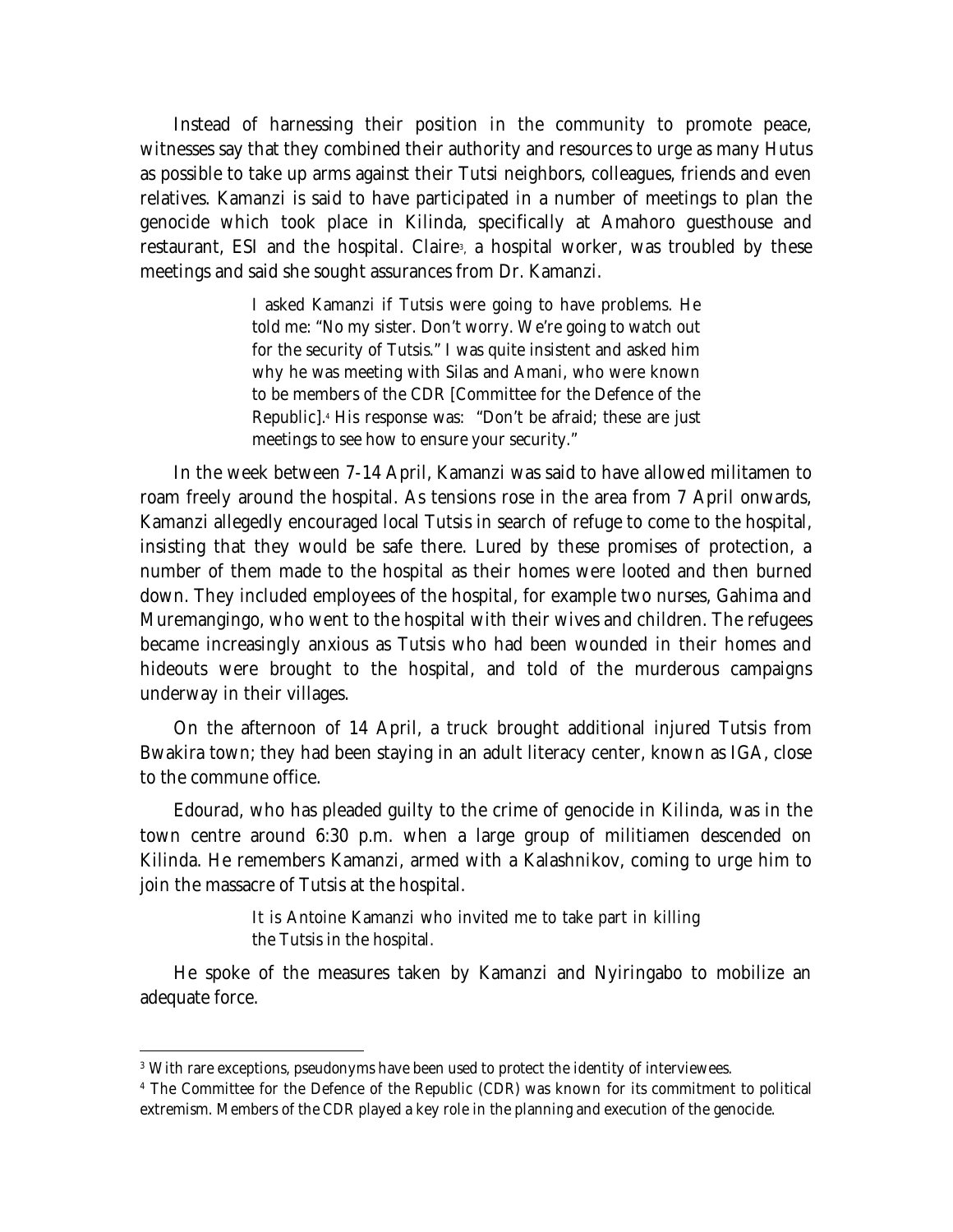Before we began our work, Amani Nyiringabo and Antoine Kamanzi left the militiamen, who had arrived that afternoon, in front of the hospital. They then went to invite the residents of Kilinda who lived near the trading centre to come and assist the others. There were more than 100 militiamen.

Jacques denies the allegations that he aided and abetted the men at the hospital, but when questioned by a *gacaca*<sup>5</sup> court on 15 February 2007 about how the massacre at the hospital had unfolded, he commented:

> When I arrived at the hospital, I met the other hospital guards, Simon Habiyambare and Mbaraga. Simon informed me that Antoine, the director, had told him that a large group would come to attack the hospital. Simon and Mbaraga were in front of the hospital, near the commercial area and the shops. Militiamen came and started to sharpen their machetes on the cement. One of them, Charles Mugwaneza, had a large axe. I saw other militiamen between the ESI and the hospital.

At the hospital, the refugees had spread out over three rooms. Gahima and Muremangingo hid in a small office with their families; the wives and children of other refugees were at the back of the hospital, and the injured from Bwakira remained in one of the wards towards the front of the hospital. Kamanzi was seen advancing with the interahamwe towards the hospital carrying a gun. The killing began between 7:00-8:00 p.m. Most of the lights were switched off, and the assailants moved around with torches.

Once inside the hospital, Kamanzi, according to witnesses, opened the doors to the rooms where people were hiding, so the militia could enter and kill those inside. He has also been accused of providing weapons to the assailants at the hospital.

Gisèle, a survivor, also spoke at *gacaca* on 15 February 2007.

 $\overline{a}$ 

Antoine, the director of the hospital, was among the militiamen who came. It is Antoine who was opening up doors for the militiamen to enter the rooms and kill those inside.

The massacre, in which about 50 people died, did not take long. According to Edouard, one of the first men to enter the hospital, "it was not difficult for us to find the Tutsis" since the hospital guards served as guides. These are the same guards who, as noted earlier, said they had been told by Kamanzi to expect an attack.

> The two guards knew precisely where all the Tutsis in the hospital were and revealed their hiding places.

<sup>5</sup> Gacaca courts were set up specifically as community courts to hear and judge cases related to the 1994 genocide.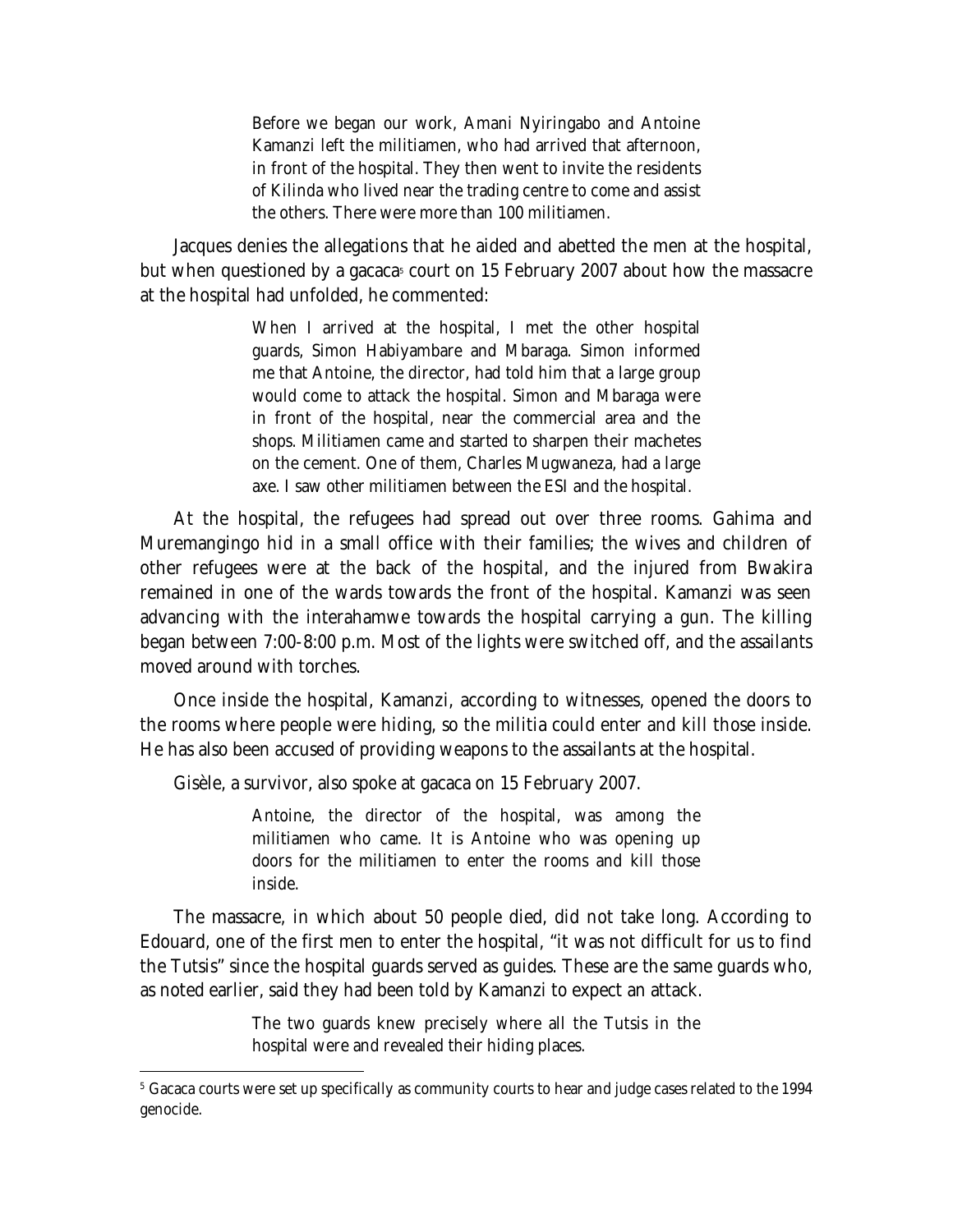As the interahamwe moved towards the ESI, where the second massacre of the evening would take place between 9:00-10:00 p.m., witnesses, including Edouard, say they saw Kamanzi with Michel Twagirayesu and Marcellin Nsengiyumva, standing between the hospital and the school. Edouard gave the following details.

> On our way towards ESI, we saw Twagirayesu, Antoine Kamanzi and Marcellin. They were between the school and the hospital, near Murenzi's garage.

When the killings ended, Kamanzi is said to have watched as cars were loaded with the corpses of the victims. The corpses were later thrown into the nearby Nyabarongo River. The wives of Gahima and Muremangingo, and one of their daughters, were thrown into the river alive. The girl drowned, but the older women climbed out, and were later pursued and murdered by militiamen.

Later that evening, Kamanzi, together with many of the leaders of the genocide in Kilinda, according to persons present, bought beers to congratulate the militia for their work at the hospital and at the ESI. Eric, aged 17 at the time, admits that he killed at both the hospital and the ESI.

> Silas, Amani, Niyonzima, the directors of the ESI and the hospital, the pastors Léonidas Ntibimenya and Mphizi, and Semirindi, served us beer.

The following day, Kamanzi told workers at the hospital to clean up the blood and continue to work as normal.

Dr. Kamanzi fled Rwanda at the end of the genocide. He is now thought to be living in Zambia as a Zambian national and as a member of the Surgical Society of Zambia.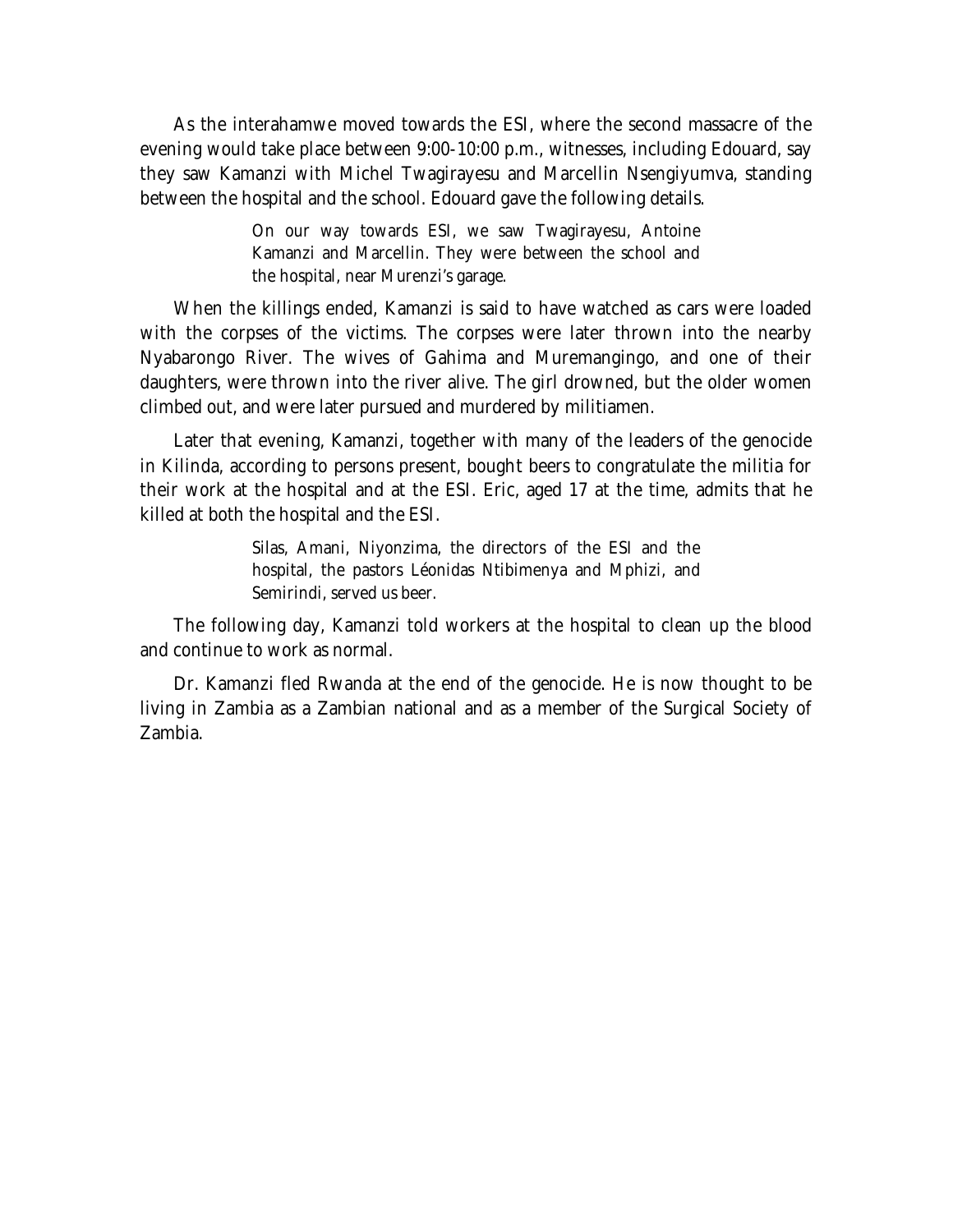# **DR. AUGUSTIN CYIMANA, FRANÇOIS TWAGIRAMUNGU, CHRISOSTOM BUDENGERI AND MARTIN NDAMAGE**

The genocide began in the commune of Mugina, in the préfecture of Gitarama, because of the determination of a group of men from the area, for the most part professionals, soldiers and serving and retired local government officials. Some of them apparently live in Zambia, others in neighbouring Malawi or DRC, while at least one key figure is resident in Europe. They were themselves either from Mugina, or from the bordering commune of Ntongwe.

This team consisted of:

 $\overline{a}$ 

Dr. Augustin Cyimana, who was working



at Kigali's main public hospital, the Centre Hospitalier de Kigali (CHK) in April 1994. He comes from commune Ntongwe in Gitarama. As far as is known, he is currently a doctor at the University Teaching Hospital in Lusaka. Cyimana was, until recently, president of the FDLR in Zambia;

- $\cdot$  Major Pierre-Claver Karangwa $\scriptstyle\rm\scriptstyle s,$  a military officer based in Kigali, but who travelled regularly between Kigali and Mugina, his home area. Karangwa currently lives in The Netherlands;
- François Twagiramungu, a businessman who had been bourgmestre of Mugina from 1986-90. He currently is believed to live in Zambia. *François Twagiramungu is on Interpol's Wanted List.*
- Martin Ndamage, who became bourgmestre of Mugina during the genocide. He is believed to be living in Zambia;
- Chrisostom Budengeri, a medical assistant at Mugina health centre. He was responsible for a programme of vaccinations in both Mugina and Ntongwe. Budengeri became a close friend of Twagiramungu, and they are said to have owned a pharmacy together in Mugina. He was, and may still be, the 1 st vice chairman of the FDLR in Zambia. He is said to own two shops in Zambia as well as a minibus.

<sup>&</sup>lt;sup>6</sup> Prior to the genocide, Major Karangwa was the liaison officer between the Ministry of Defence and the United Nations Assistance Mission to Rwanda (UNAMIR) which had arrived in Rwanda in December 1993 to monitor the Arusha Accords. In April 1994, he was appointed as a special envoy at the disposal of the Chef d'État-Major.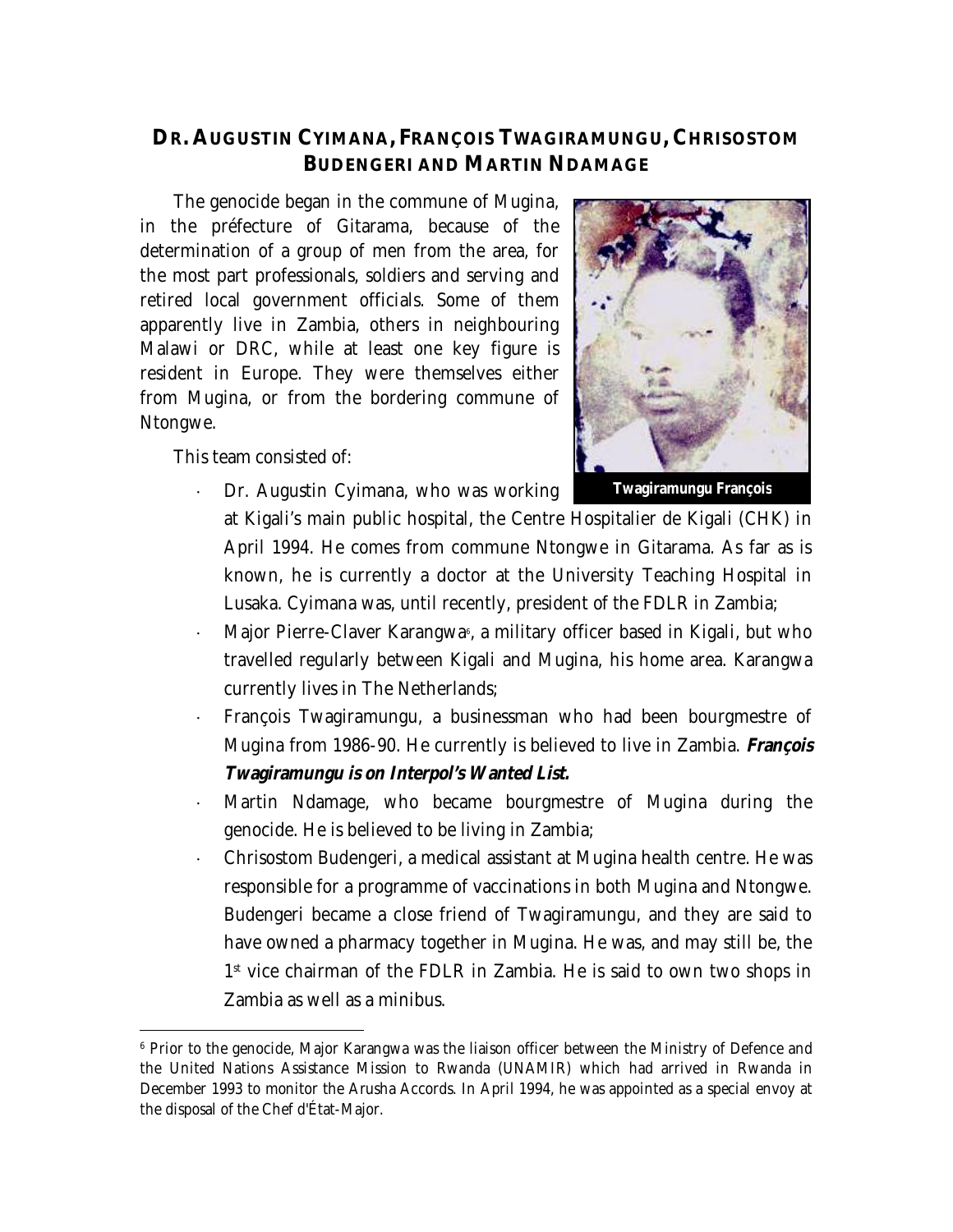Charles Kagabo, bourgmestre of commune Ntongwe. Kagabo may have lived in Zambia at one time, but he is now said to be with the FDLR in Walikale, North Kivu, where he apparently serves as an emissary of the FDLR to the Mai Mai militia.

Together, these men and their allies are said to have incited and led the genocide in Mugina. They allegedly encouraged Hutus to turn against Tutsis, recruited the militia which operated in the area, distributed guns, grenades and ammunition to them, organized and led them during a series of massacres at the Catholic Parish of Mugina between 21-25 April 1994 and urged them to track down survivors until the very end.

Although these men, individually and collectively, participated in the genocide elsewhere in Rwanda, this section of the report focuses on the preparations for a series of massacres at the Parish of Mugina.

#### **A Force to Be Reckoned With: Callixte Ndagijimana**

In April 1994, the commune of Mugina in Gitarama was fortunate to have Callixte Ndagijimana as bourgmestre. Because of his leadership and tenacity, the people of Mugina united to insulate their commune from the anti-Tutsi violence taking place in neighbouring areas. The fact that he was himself a former soldier provided an additional measure of protection.

Drawn by news that the bourgmestre of Mugina was able to contain the genocide in his area, Tutsis poured into Mugina from Kigali city, Bugesera, Musambira and Nyamabuye in Gitarama, and in particular from the two neighboring communes of Runda and Ntongwe. The existence of a large camp for Burundian refugees meant that Tutsis were being hunted down in Ntongwe from the outset. Because Ndagijimana welcomed Tutsis and was attentive to their need for security, material assistance and moral encouragement, there was a constant influx of Tutsis into Mugina. Some stayed at the commune office, and others set up camp at the local Catholic parish.

As the refugees came, so did the interahamwe, especially those from Runda who followed the Tutsis into Mugina.

#### **Laying the Groundwork: Distributing Weapons and Rallying the Militia**

The position taken by Ndagijimana, commented Onésphore, a former soldier, "created conflict with educated Hutus from Mugina, including those who should have been loyal colleagues, like Martin Ndamage."

> Ever since Callixte had to release the militiamen who were spreading violence throughout Mugina, Ndamage had sided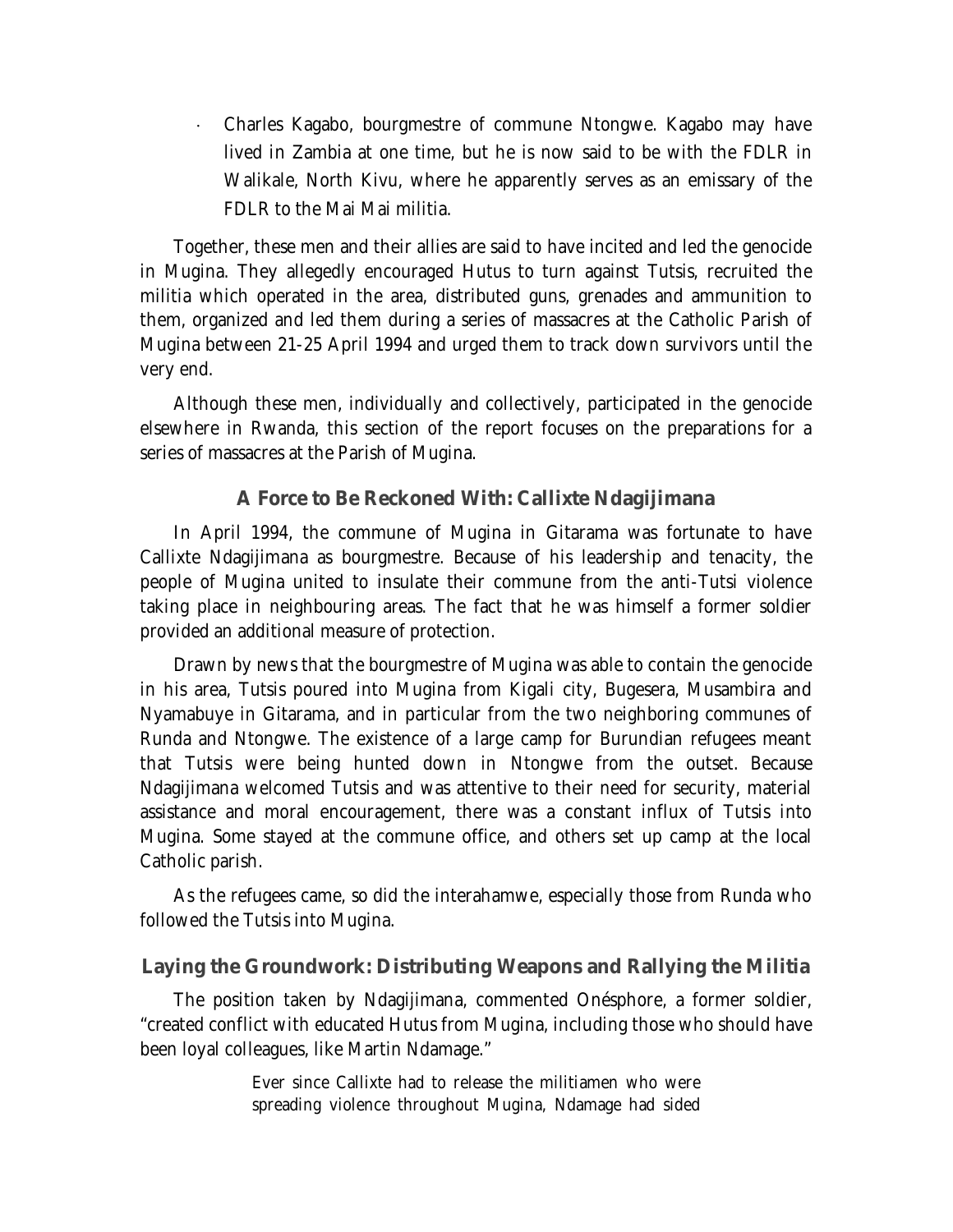with Major Karangwa and Major Ukurikiyeyezu. Once Ndamage came on the scene, the affairs of the commune were in fact organized and managed by a group who were already preparing for the genocide, whose leaders included François Twagiramungu et Ndamage were like that.

Ndamage and Twagiramungu began recruiting militiamen and preparing them for the killings. They were supported by an officer, Karangwa, who came from Kigali. All the militiamen had to learn how to use the weapons.

During the first week of the genocide, 7-14 April, Karangwa, Twagiramungu and their supporters in Mugina apparently worked hard to convince the Hutus of Mugina to regard any and all Tutsis as their enemies, a people who must be eliminated at all costs.

They apparently also, according to the testimony of Onésphore, sought financial support from local businessmen.

> Karangwa and Ukurikiyeyezu got businessmen from Mugina to give financial contributions, and word spread about this in the trading centre. Callixte was not dead yet, but would be soon. Karangwa and Ukurikiyeyezu were, with the help of Ndamage and Twagiramungu, able to convince the businessmen to give their money towards supporting the interahamwe and the Burundian refugees at Ntongwe. These refugees were ready and willing to help kill the Tutsis. I was in the trading centre when all of this happened. Some of the others who had been invited to the meeting included Simon Sibomana, Karekezi and Gashugi Muzuka.

Eulade, then 22, imprisoned in Gitarama central prison, lived in sector Bibungo. He said he was one of the men who guarded a roadblock established by Twagiramungu and others near his home, where the road intersects Mukinga and Bibungo sectors. But because of the vigilance of the bourgmestre, he commented: "We didn't really amount to very much."

> The bourgmestre, Callixte, had threatened to imprison us if we dared to kill the Tutsis.

But the situation changed, commented Eulade, after Karangwa stopped by the roadblock one morning and learned that the genocide of Tutsis had not yet been launched in Mugina.

> Karangwa urged us not to be afraid to begin the hunt for Tutsis since no one had been given authority to impose order. He returned at about 5:00 p.m. He left promising us moral and material support.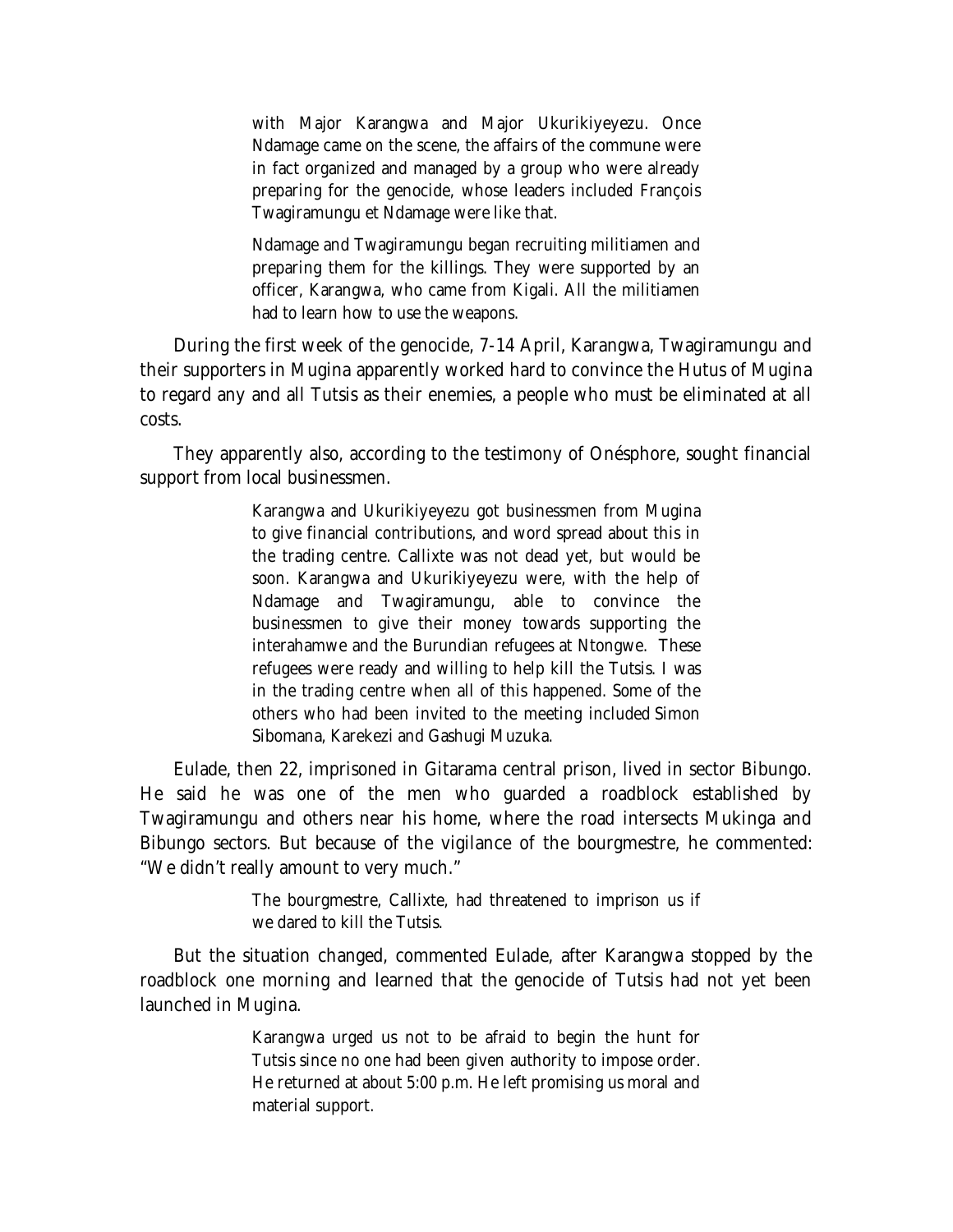To reign in the leading troublemakers, the bourgmestre arrested Barnabé Uwizeyimana, alias Batakanwa, a former soldier regarded as Karangwa's right-hand man in Mugina, and about a dozen other militiamen. Alerted by their families, Karangwa arrived in Mugina and angrily demanded that Ndagijimana release the men. Because they felt protected, the released detainees immediately went on the offensive in the sectors of Mugina where a lot of Tutsis lived, that is Cyeru, Kayonza and Mukingo.

On the morning of Monday, 11 April, Batakanwa and his men from sector Cyeru allegedly threw grenades at the home of a Tutsi shopkeeper named Cômes Sebucyangi located in cellule Munini, sector Kiyonza, close to the commercial centre of Kabuga. Hutus and Tutsis in Kiyonza joined forces to fight off the men from Cyeru. "Their solidarity", said Damien, "was a response to the appeals for unity from Ndagijimana." In the confrontation, one man from the joint Hutu/Tutsi force was killed, and another had his leg blown off by the grenades. Karangwa arrived towards evening. Instead of disarming the culprits, he apparently ordered everyone who had a weapon to load it in his vehicle, and then handed out a bag of grenades to the people of Cyeru. Many Tutsis in Mugina reached the same conclusion as Stanislas.

> That's when it dawned on us that we couldn't afford to take things lightly, and to see that the hunt for Tutsis had begun in earnest.

Discouraged and demoralized, the Tutsis of Mugina began to seek refuge at the parish in ever greater numbers and joined the refugees who had come from other communes and regions.

By contrast, Karangwa's intervention bolstered the morale of the interahamwe of Mugina and of Ntongwe, as noted by Eulade.

> By 12 April everything had completely changed. Twagiramungu and [Théogène] Nyandwi came to see us at the roadblock. They told me I was to stay there and that everyone who passed through there had to be interrogated down to the most minute details to see if they had a connection to the *inyenzi* [the RPF].

Eulade said he and other militiamen were told, as early as the  $12<sup>th</sup>$  or the  $13<sup>th</sup>$ , by Twagiramungu and a close associate, to make an attempt against the parish.

> Twagiramungu and Nyandwi told us we had to attack the parish because most of the Tutsis were there. A group of interahamwe took us to the parish, but the Tutsis there were stronger than the militia from sectors Mukinga and Bibungo.

> Despite four successive days of attacks, we still had not obtained our objective of eliminating the Tutsis. Callixte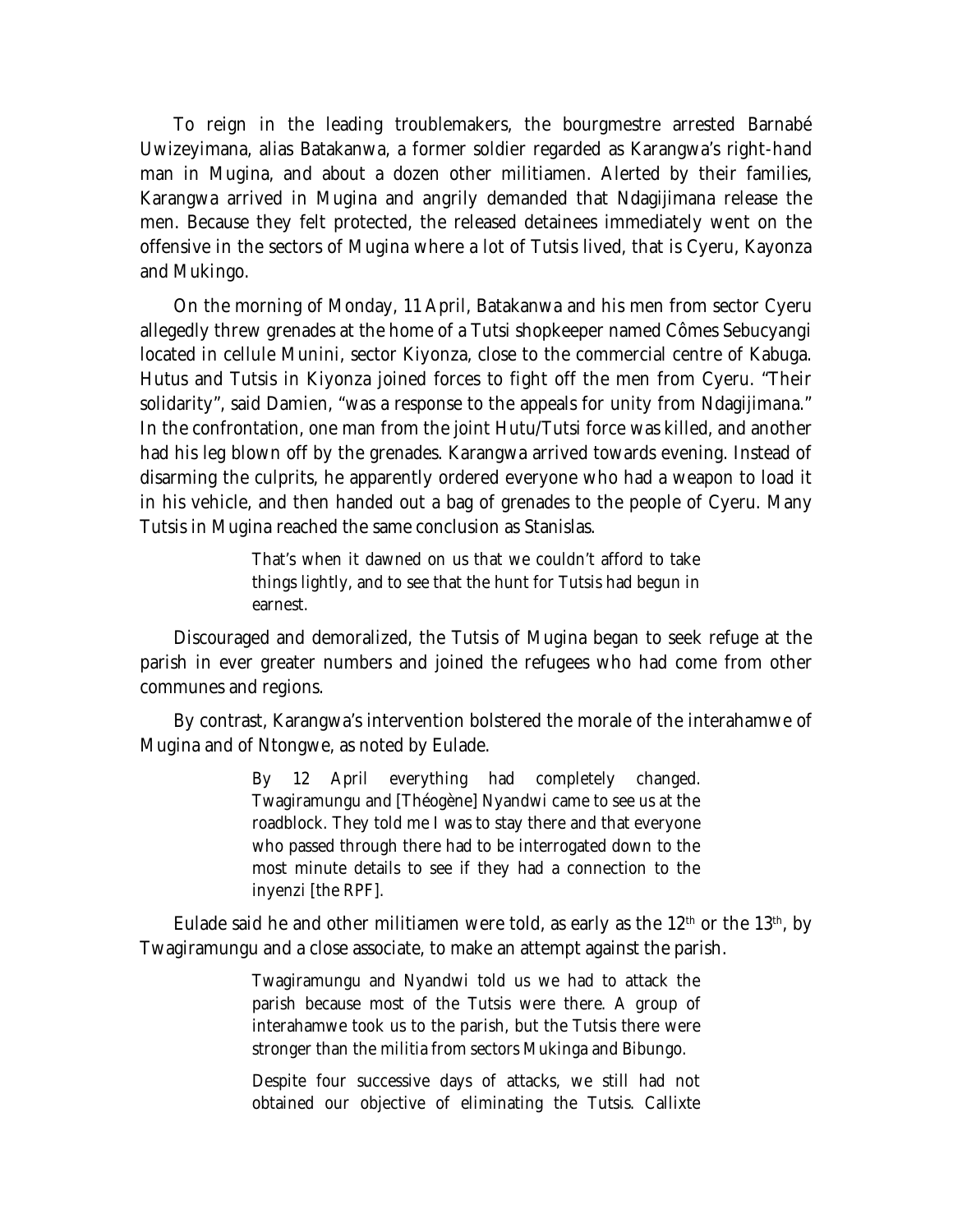Ndagijimana had helped the refugees to put up a solid defence. We were afraid of approaching them too directly because, although they used traditional weapons, there were a lot of rumours around saying that Callixte had given them guns.

An assault of 19 April, with Twagiramungu as one of the leaders, was particularly serious, as Théodore explained.

> There were militiamen from Ntongwe and from Cyeru and Bibungo in Mugina. Twagiramungu led the men from Bibungo. We had to work very hard to push them back, but we managed, somehow.

An attempt on the life of the bourgmestre, as he was addressing the refugees at the parish, and rumours about meetings to prepare their demise, were deeply unsettling to the refugees.

On the morning of 21 April, Ndajijimana travelled to Gitarama town. On his way back to Mugina, he was ambushed, along with his driver and a friend, on the border of Mugina and Ntongwe, near a camp for Burundian refugees. Militiamen who have confessed say that he was killed with the complicity of Dr. Augustin Cyimana, Charles Kagabo and Chrisostom Budengeri.

#### **The Next Step: The Assassination of Callixte Ndagijimana**

Although Ndagijimana was trapped close to the camp for Burundian refugees, he was not killed there. He was murdered near the residence of the parents of Dr. Cyimana. At the time of African Rights' investigations in 2007, what was left of his car was still in the same spot, the cellule where Cyimana's parents had been living.

Thomas is a farmer from sector Kinazi in Ntongwe who was imprisoned in Gitarama. He admits that he himself was active in killing the Tutsis of Kinazi and accuses Dr Cyimana and Kagabo of collusion in the murder of the bourgmestre.

> I wasn't there when he was actually executed, but I saw with my own eyes that Cyimana and the bourgmestre, Charles Kagabo, were jubilant after his murder.

> The day after the death of Callixte, I went to Kagabo's home. He had confidence in me, as I was one of the militiamen who carried out all the orders that we should murder the Tutsis. I arrived around 8:00 in the morning. A few minutes later, I saw Cyimana approach Kagabo's home in a Red Cross vehicle, accompanied by four other people. He was transporting the corpse of Callixte, whose shoes had been removed. Kagabo was very happy to welcome Cyimana.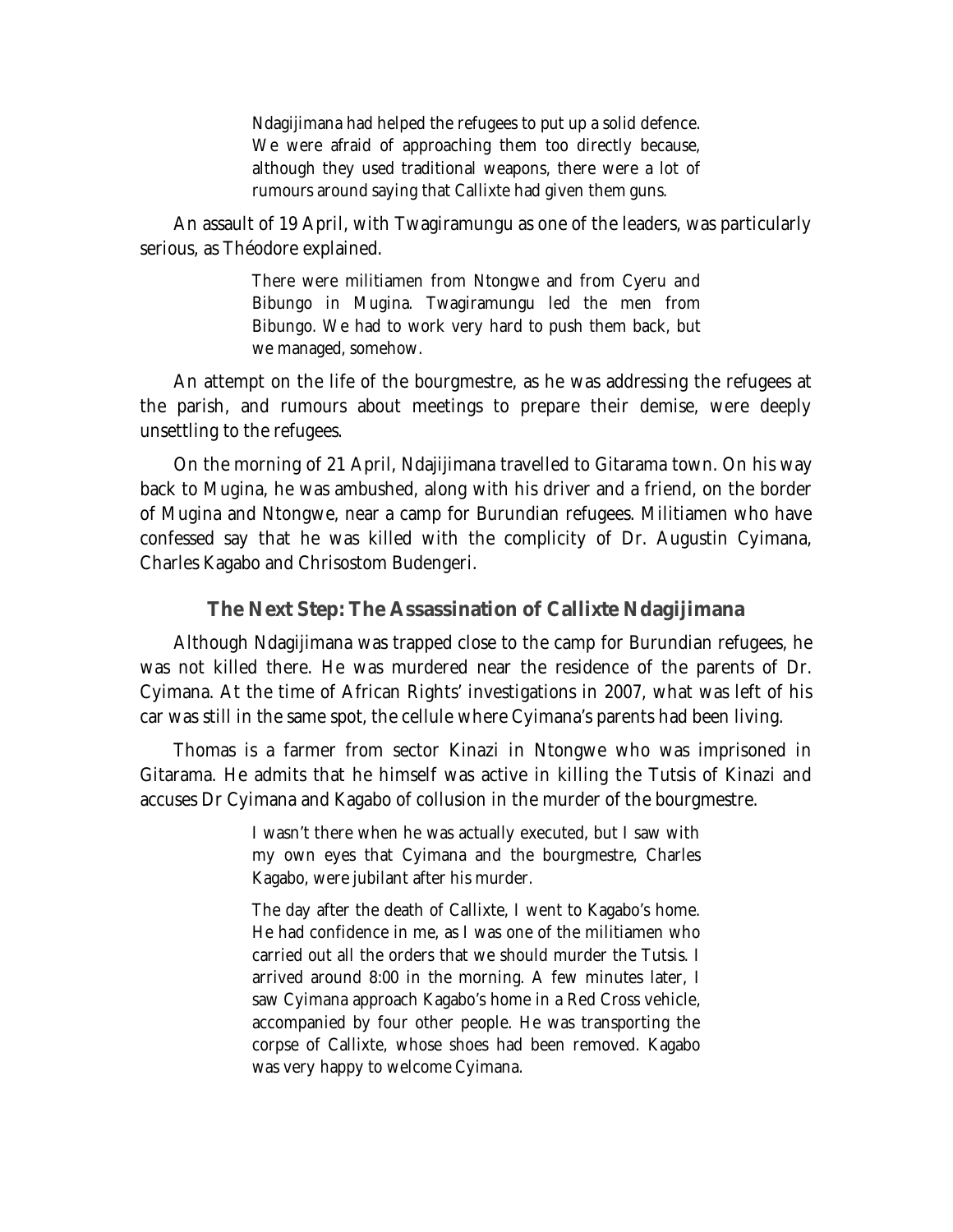They parked the car in front of Kagabo's house and Dr. Cyimana got out of the vehicle. He seemed very pleased and hurried to go and meet the bourgmestre inside his house. Soon afterwards, the two of them came out together, hand in hand, with wide smiles on their faces. The doctor directed him towards the corpse of Callixte and said to Kagabo: "Here is the body of our enemy." They went back inside the house together and had a discussion there over a beer.

Thirty minutes later, Kagabo accompanied Dr. Cyimana to his vehicle. They separated after Kagabo said to him: "Go and show the residents of Mugina that there are no more obstacles to eliminating the filth from our area." Cyimana shook Kagabo's hand before he climbed into his vehicle.

From his behaviour, Eulade is also convinced that Budengeri was involved in the assassination of the bourgmestre.

> Budengeri shared a beer with Twagiramungu in Mugina's commercial center to show his pleasure. Militiamen who were wandering around the trading area were also treated to drinks. I have no doubt that Budengeri was involved in the death of Callixte. He went to Ntongwe just before Callixte died, and then reappeared in Mugina the same day, immediately after Callixte's murder. And afterwards, he and Twagiramungu began an aggressive campaign to recruit militiamen to massacre the Tutsis at the Parish of Mugina.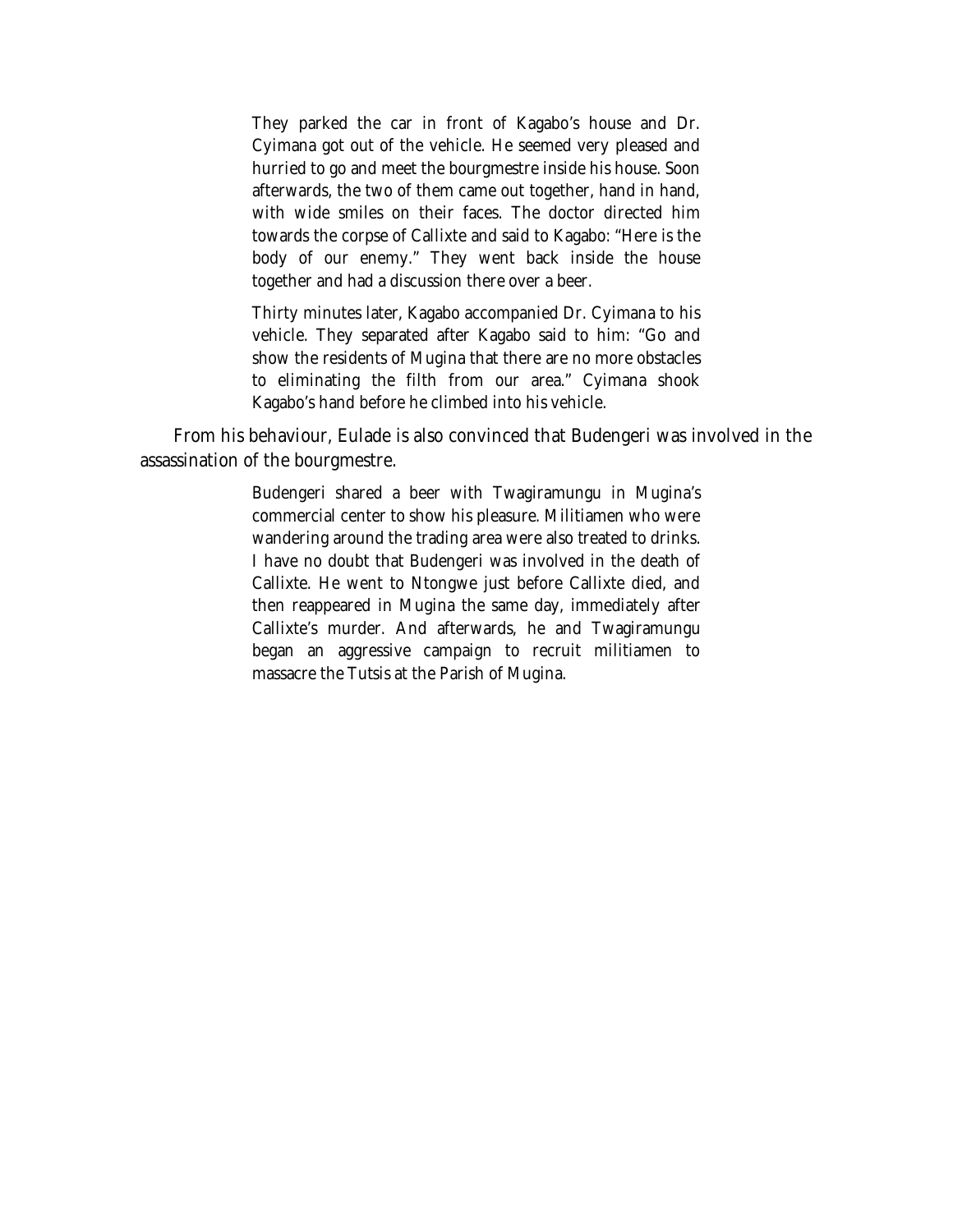The news about Ndagijimana's murder "filled the refugees with fear", said Théodore. Many of them tried to leave, but found they were encircled by roadblocks. Some were obliged to return to the parish by miltiamen in the area, and others were murdered before they made it across to Burundi. The gendarmes who had been at the parish also left. We were, said Théodore, "completely abandoned." The massacres at the parish began the very day Ndagijimana was murdered, Thursday, 21 April, and the killing continued unabated until Monday, 25 April. But there was no let up in the hunt for survivors as Twagiramungu, Budenderi and other close associates put in place strategies to locate the whereabouts of Tutsis in Mugina and neighbouring communes.



A mass grave next to the Parish of Mugina contains the bodies of thousands of the victims, most of them killed during the massacre there.

### **Flushing Out the Survivors**

Daniel, a former soldier who was imprisoned in connection with the genocide in Mugina, spoke of how Kagabo, Twagiramungu and Budengeri tried to lure Tutsis who were still alive out of their hideouts, and to entice Hutus to surrender the neighbours and friends they were sheltering. Daniel said he tried to save two young girls from Mugina, only to find himself a prisoner of Kagabo in Ntongwe.

> The men who led the slaughter of the refugees at the parish, which cost the lives of thousands of Tutsis, suspected certain Hutus of hiding Tutsis in their homes. They initially found it hard to convince them to hand over these Tutsis. So, nearly a week after the Mugina massacres, they held a meeting at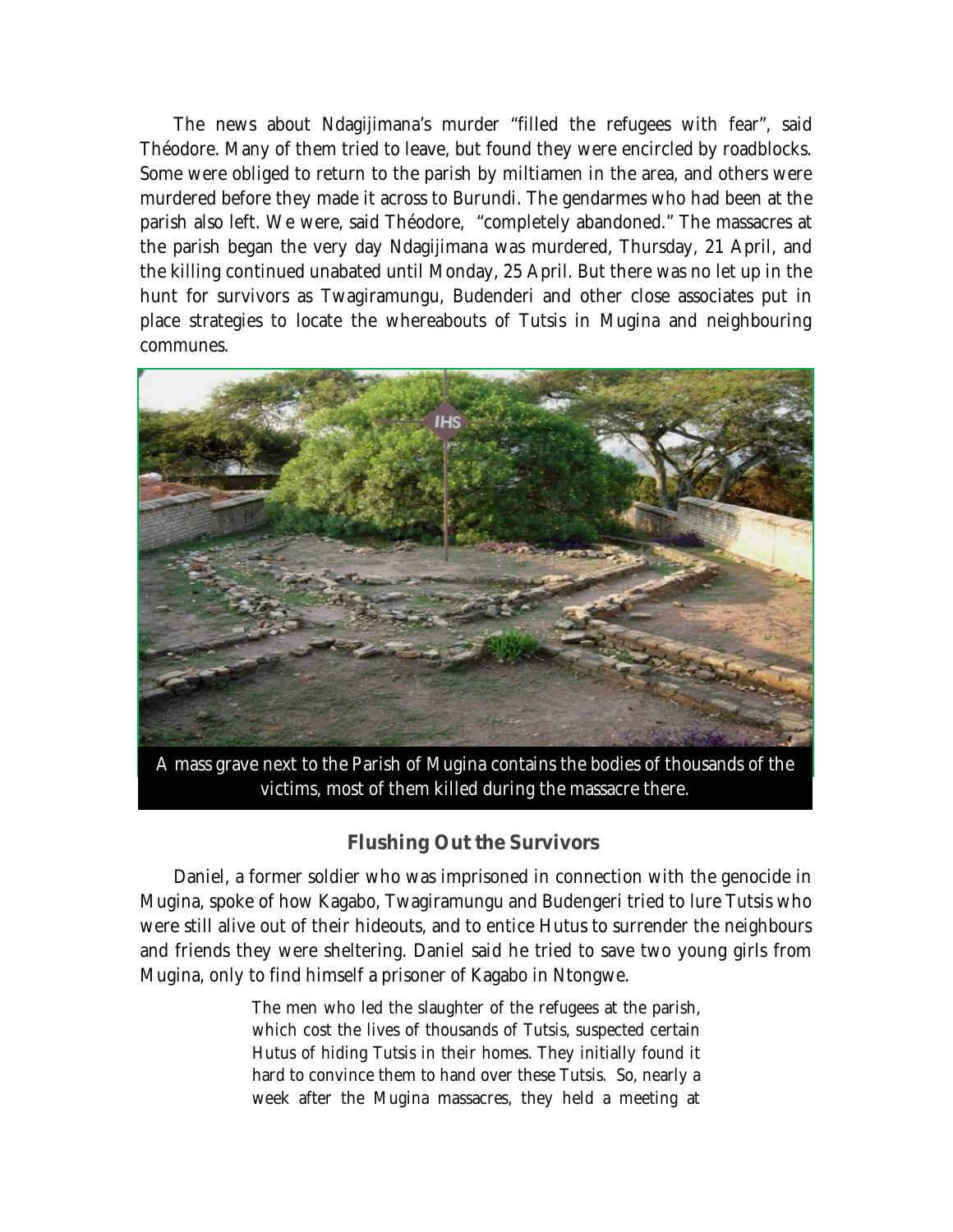Twagiramungu's house to find ways of getting their hands on these Tutsis.

Budengeri, Léonard Kabiligi, a judge, and Cyprien, the inspector of schools in Mugina, met and made up a story which was spread throughout the commune immediately after they had talked together in Twagiramungu's bar. They asked Hutus to bring the Tutsis out of their homes since peace had been re-established everywhere.

This was a lie because the militiamen from sector Bibungo had just been looking for Tutsis in all the bushes of Bibungo. And everyone knew that they operated under Twagiramungu's orders.

He said he found out about these plans because he wanted to take the two girls in his house to Burundi.

> The girls were Rose Mukantaba and Spéciose Nyirtaba. Their dad was called Rwagatore and they lived in sector Ngoma.

> On the 24th or 25th of April, the interahamwe from sector Mukinga, led by Bimenyimana, known as Bihanga, and Alphonse Karangwa, came to my house. They said the order to search for Tutsis had been given by Karangwa, Twagiramungu, Cyprien, Budengeri and the other leaders of the massacres. But because I was already aware of their plans, I had made sure they wouldn't discover the girls in my house. I had taken them to a bush outside, so they left empty handed.

He said he decided to take the girls to Burundi that very night, at about 2:00 a.m.

We reached Kinazi, Ntongwe, at dawn. I didn't know the militia patrolled the commercial hub of Kinazi throughout the night. We were arrested by about 30 men at the roadblock opposite the house where milk is collected for sale in Kinazi.

Next came an encounter with the bourgmestre himself.

Kagabo was there as head of the group. He was torturing six Tutsis who had been captured that night. He was wearing a military uniform and a big black hat and was carrying a Kalashnikov.

When he saw us, Kagabo ordered us to stay still. He told his assistants: "These *inyenz*i never stop coming!" He demanded our identity cards. When he saw that I was a Hutu, he exclaimed: "Here's a Hutu who's still turning a deaf ear! He separated me from the girls, saying he was going to take me to his house to punish me severely. He left the girls and the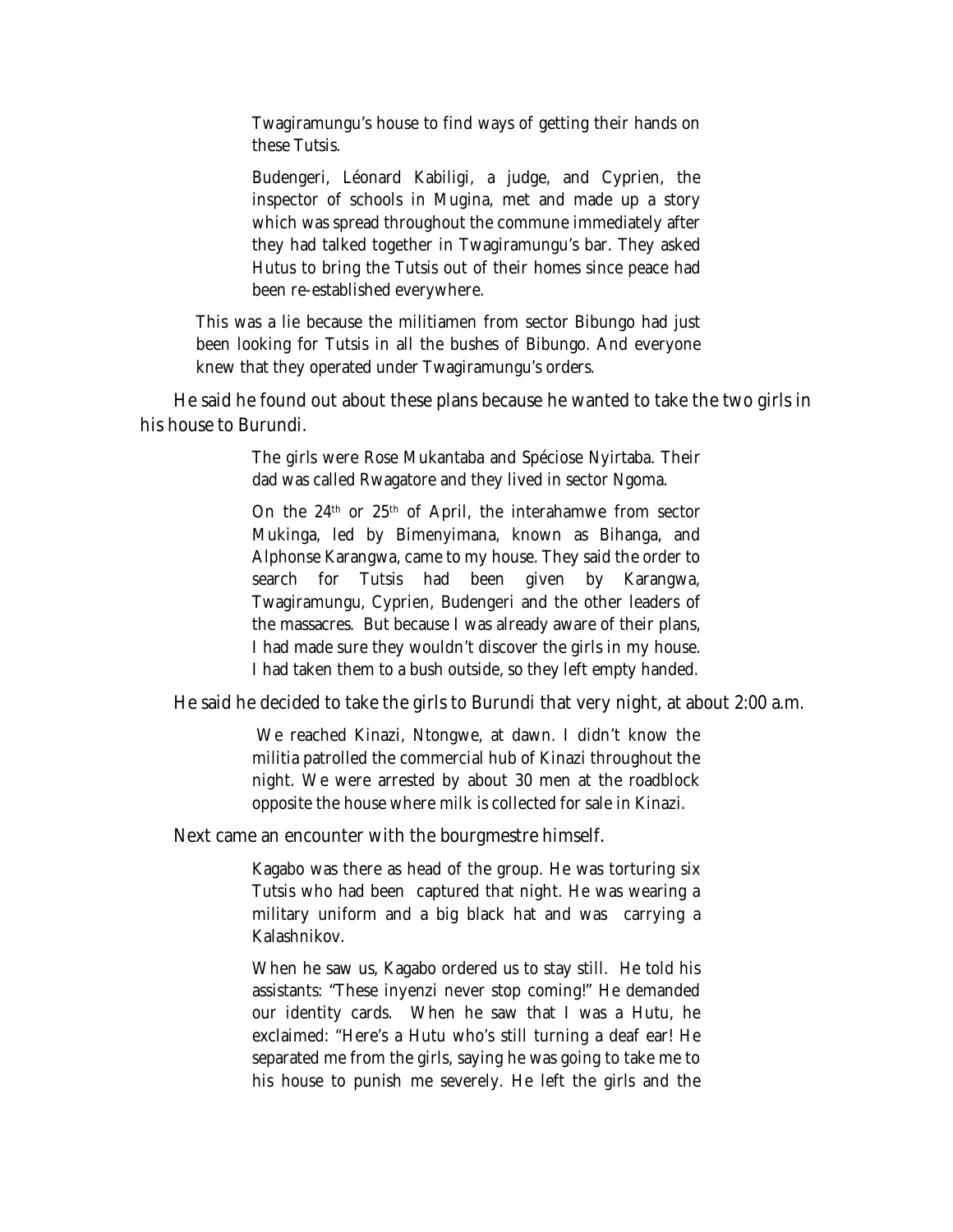other six Tutsis in the hands of his men. He said everyone must be dead by the time he returned.

According to Daniel, Kagabo told two men at his house to tie him up and started to beat him when Lt.Col. Tharcisse Muvunyi<sup>7</sup> arrived.

> Muvunyi had come to see Kagabo. Kagabo explained to him why I was being punished. Muvunyi asked that I be handed over to him so he could take me to Butare and give me the punishment reserved for accomplices of the *inkotanyi*. They took me back to where the two girls and the six Tutsis were. They ordered the militamen to kill them and to throw them into a mass grave on Samuel Mubiligi's land. Mubiligi, Kagabo's brother-in-law, is now in Gitarama central prison.

In Butare, he added that Muvunyi ordered his execution, but that he tricked a soldier to facilitate his escape, after which he went to live in commune Nyaruhengeri.

Eulade confirmed the meeting at Twagiramungu's home once the massacres at the parish had come to an end.

> I saw Budengeri at Twagiramungu's house, in Bibungo sector, about a week after the Tutsis of Mugina had been wiped out. He met there with the other leaders of the genocide in Mugina, including:

- Kanyanzira, an agronomist; he's in Gitarama prison but hasn't confessed;
- Ruhara, also an agronomist;
- Marc, president of the district court. He's still in exile;
- Cyprien Birindabagabo, a teacher;
- Léonard Kabiligi, a judge. He is in prison, but has refused to confess;
- Cyprien, an inspector of schools.

 $\overline{a}$ 

They had a hard time convincing Hutus to reveal the identity of the Tutsis who were still alive. And so they made up lies and took advantage of the naïveté of people who were sheltering them. They assured them that no-one would harm these Tutsis and announced they had just declared peace. Their speeches led Hutus to bring out the women and

 $<sup>7</sup>$  Lt. Col. Tharcisse Muvunyi was the most senior military officer responsible for security operations in</sup> Butare and Gikongoro during the genocide. He was also the officer in charge of the School for Non-Commissioned Officers (ESO) in Butare. He was based in Butare. He was arrested in London on 5 February 2000 and transferred to the ICTR in Arusha on 30 October 2000. On 12 September 2006, he was sentenced to 25 years in prison. For details about his activities in 1994, see African Rights' report, *Lt.Col. Tharcisse Muvunyi: A Rwandese Genocide Commander Living in Britain*, Witness to Genocide, No.12, April 2000.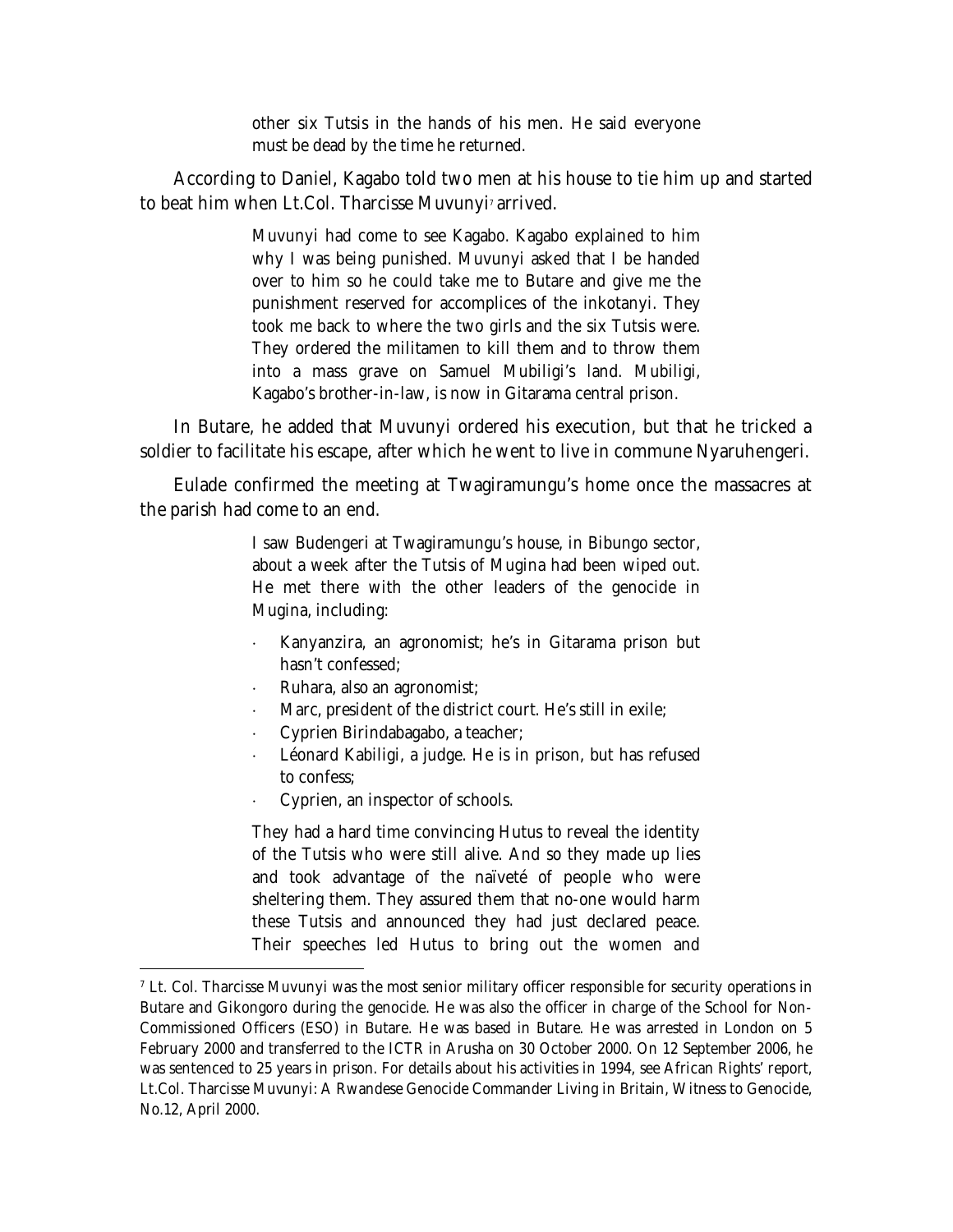children in their homes. That same day, Twagiramungu's militiamen eliminated all the people who emerged from their hiding places.

This didn't happen only in Bibungo. When they realized how successful their strategy was, the genocide leaders invited all the councillors to follow their example.

Berthilde was one the women the planners had in mind. A farmer, she was living in Ntongwe. Saying she was "disgusted with life" after all her family had been murdered, she decided to expose herself to danger.

> I wanted to find someone to kill me. The Tutsis of Ntongwe and Mugina, including all my family, had already been massacred.

> Very early in the morning, I came out of my hiding place, in my sector, and headed in the direction of Kinazi. I knew there I would find many militiamen under the control of the bourgmestre, Charles Kagabo, who couldn't let me escape.

> I reached Kinazi at around 8:00 a.m. My first surprise was to see Budengeri at the roadblock with soldiers. When he saw me he exclaimed: "Oh look, here's a Tutsi who's still alive." There were five militiamen there, all carrying guns, including Budengeri. He asked me why I had come to meet them there. Instead of saying that I was looking for death, my head immediately started to ache and I told him that I wanted some medication. He replied there were no medicines available for Tutsis. The stocks, he said, were reserved exclusively for soldiers and Hutus.

One of the soldiers wanted to shoot her.

 $\overline{a}$ 

But another spoke with Budengeri and they let me continue, saying that Tutsi women who were still alive were being saved to make a bed for Habyarimana's body.<sup>8</sup> I returned to my sector to look for somewhere to conceal myself. And this time, I had no intention of trying again to tempt death.

According to Thomas, Budengeri came often to Ntongwe during the genocide to "provide medical care to militiamen and soldiers." He said he met him again during the mass exodus out of Gitarama.

> I also met Budengeri face to face when we were all fleeing the *inkotanyi* and we had reached Gitare in Nyamabuye

<sup>&</sup>lt;sup>8</sup> During the genocide, it was said that Habyarimana would be buried on 5 July, the anniversary of the day he came to power in 1973, and of the creation of his party, the MRND, in 1975.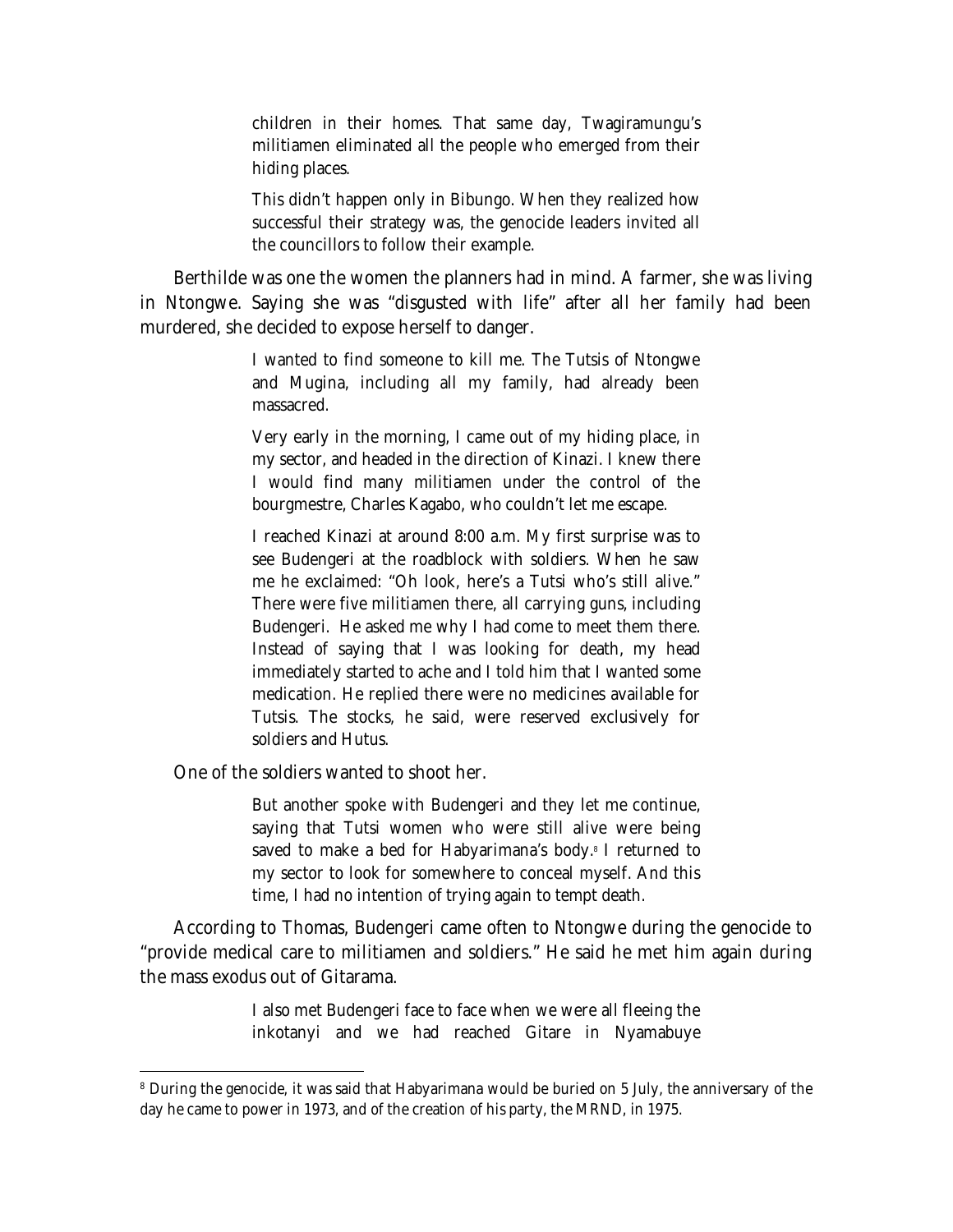commune. He was on a Suzuki T.F. motorcycle. This was around the end of May, as our commune had fallen into the hands of the *inkotanyi* on 26 May. As we were moving, he encouraged people to be vigilant in certifying that there were no Tutsis amongst us and gave orders to kill any who were discovered.

Most of the survivors of Mugina today consist of the few who got out just after Ndagijimana's murder and ran to the Bishopric of Kabgayi, some of the wounded who were evacuated there by the Red Cross or those who held out in the forests and bushes until the genocide was brought to an end in early July 1994.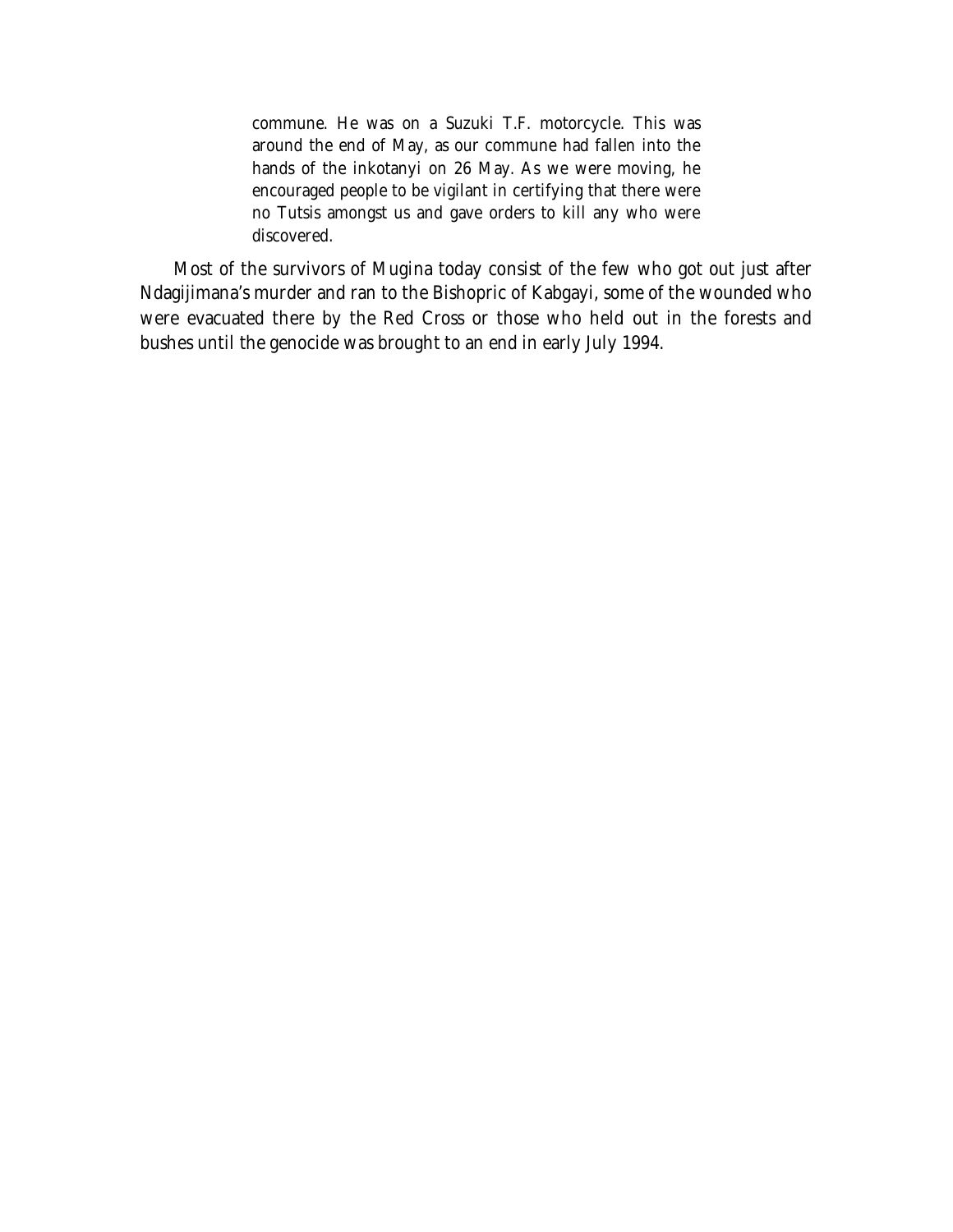#### **DR. CALLIXTE MIRASANO**



 $\overline{a}$ 

Nyanza, in Nyabisindu commune, Butare, was known for having a large concentration of Tutsi residents. The move to exterminate them therefore required accurate planning, extensive resources and significant motivation. Dr. Callixte Mirasano, a veterinarian who comes from Ruhengeri in the north,<sup>9</sup> moved to Nyanza around 1987 to replace Dr. Augustin Iyamuremye as the manager of the government-owned Nyabisindu dairy. In the early 1990s, Mirasano distinguished himself as one of the founders and influential members of the Committee for the Defence of the Republic (CDR) in Nyanza. The CDR, which had fully embraced and propagated the ideology of "Hutuism" which formed such an important backdrop to the genocide, was the most

extreme of the political parties. His close collaborator in this endeavor was the director of Nyanza Hospital, Dr. Célestin Higiro, also from the north, who was imprisoned in Nyanza awaiting trial on charges of genocide during the investigations for this report.

In 1992, Mirasano; Gaëtan Kayitani, deputy préfet for the sous-préfecture of Nyabisindu, and Appolinaire Barihuta, known as Tubirimo, director of the Nyanza iron foundry, apparently established a militia. This militia was said to have been composed of men who came from the north, most of them employees of institutions under their control, for example the dairy and the foundry, or those controlled by their political allies, like Electrogaz. This militia became known as *Abakiga* and, from their behaviour, appeared to have the explicit aim of killing Tutsis and political opponents of the CDR.

Among their supposed victims, prior to 1994, was Narcisse Makuza, a teacher they apparently singled out as a Tutsi and supporter of the opposition Liberal Party (PL). During this period, their activities were circumscribed by the vigilance of the bourgmestre of Nyabisindu, Jean Marie-Vianney Gisagara, who took a determined stand against ethnic and political violence.

In 1994, Mirasano apparently joined a group of like-minded men in Nyanza who drew on their position and authority, and the financial, material and human resources

<sup>&</sup>lt;sup>9</sup> During the Habyarimana presidency, power, privilege and wealth was concentrated in the hands of people from the three northern préfectures of Ruhengeri, Byumba and especially Gisenyi, where Habyarimana himself came from.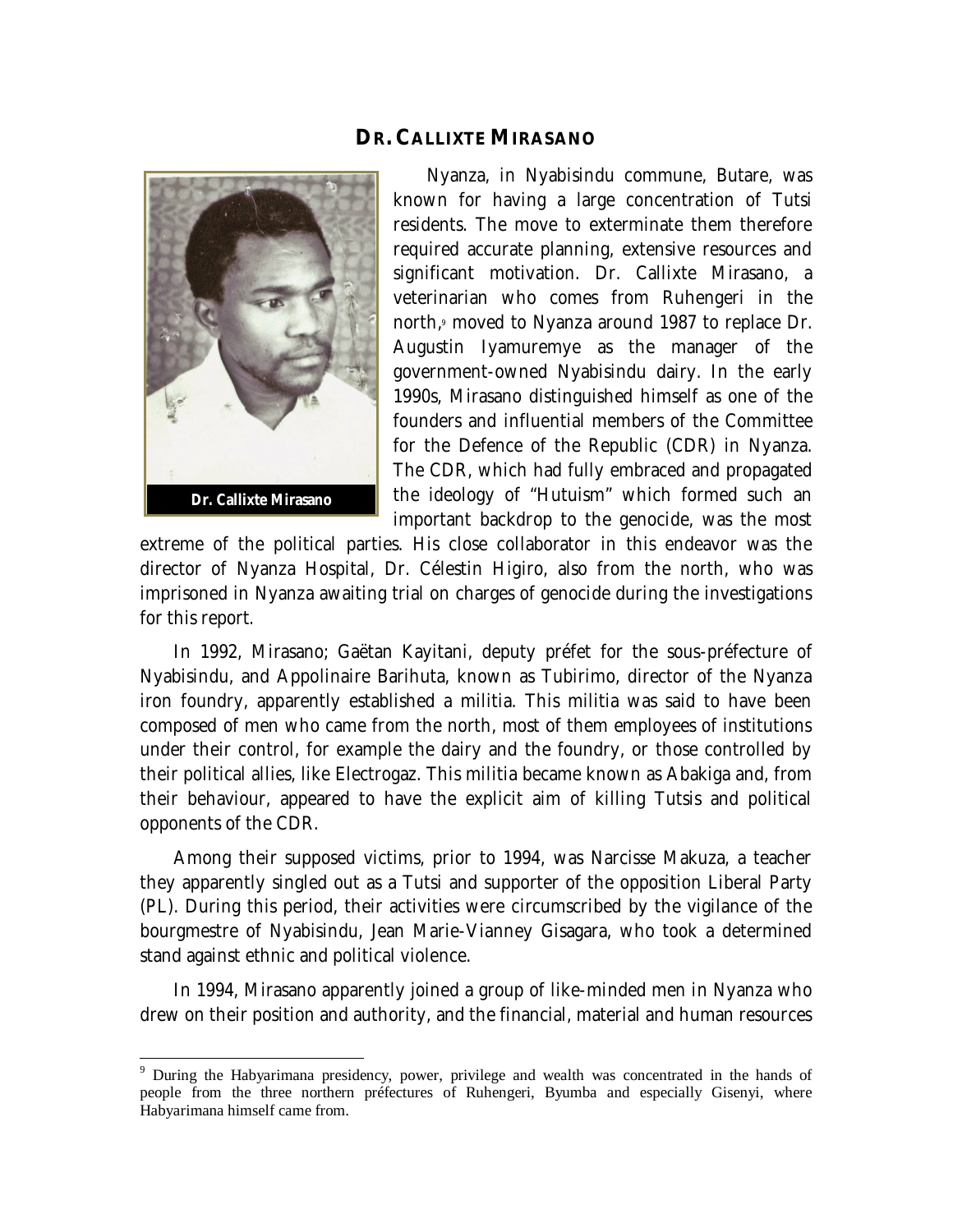available to them, to put in place all the necessary elements for a highly successful genocide in Nyanza. This group was composed of:

- Captain François-Xavier Birikunzira, known as Masumboko, head of the gendarmerie in Nyanza. Birikunzira is now living in Bénin and where he is a member of the FDLR regional resistance committee for West Africa;
- Gaëtan Kayitana; he is thought to be living in Europe;
- Jean-Damascène Mugenzi, secretary of the office of Nyabisindu souspréfecture;
- Fr. Hormisdas Nsengimana, a Catholic priest who served as the principal of Christ Roi secondary school. He has been arrested and tried by the ICTR. He was acquitted by the Trial Chamber and his case is awaiting an appeal lodged by the Office of the Prosecutor;<sup>10</sup>
- $\cdot$  Pierre Ndimumakuba, advisor to the Court of Appeals in Nyanza;
- Appolinaire Barihuta, alias Tubirimo;

 $\overline{a}$ 

- Faustin Mbereye, director of the Electrogaz station in Nyanza, imprisoned in Rwanda;
- Dr. Célestin Higiro, director of Nyanza Hospital;
- Vincent Nzigiyimfura<sup>11</sup>, a businessman in Nyanza who lived in Malawi until recently. He has now relocated to the United States.

Gisagara faced a formidable challenge from 7 April onwards when the assassination of President Juvénal Habyarimana served as the trigger for the genocide of Tutsis throughout Rwanda. He intervened to restrain troublemakers and held public meetings to persuade residents to remain united. He worked hard, in particular, to convince the councillors, policemen and other officials accountable to him to maintain security and order. Because of his appeals for calm in Nyanza, Gisagara was perceived as the main source of opposition to genocide in Nyabisindu, and was therefore a principal target for the lead organizers. Between 7-21 April, Mirasano, Birikunzira, Fr. Hormisdas and amongst others, Kayitana, held planning meetings in the offices of Nyabisindu sous-préfecture and in various locations in Nyanza, including the home of Pierre Ndimumakuba.

Because of constant threats, Gisagara was eventually forced to go into hiding. On 21 April, his whereabouts were discovered. He was tied to the back of a van and

<sup>10</sup> For details about the accusations against Fr. Nsengimana in the genocide, see African Rights, *Father Hormisdas Nsengimana: Accused of Genocide, Sheltered by the Church*, Witness to Genocide, Issue 14, November 2001, 43 pages.

<sup>11</sup> See African Rights' report of April 2009, Vincent Nzigiyumfura in Malawi: A Pillar of the 1994 Genocide.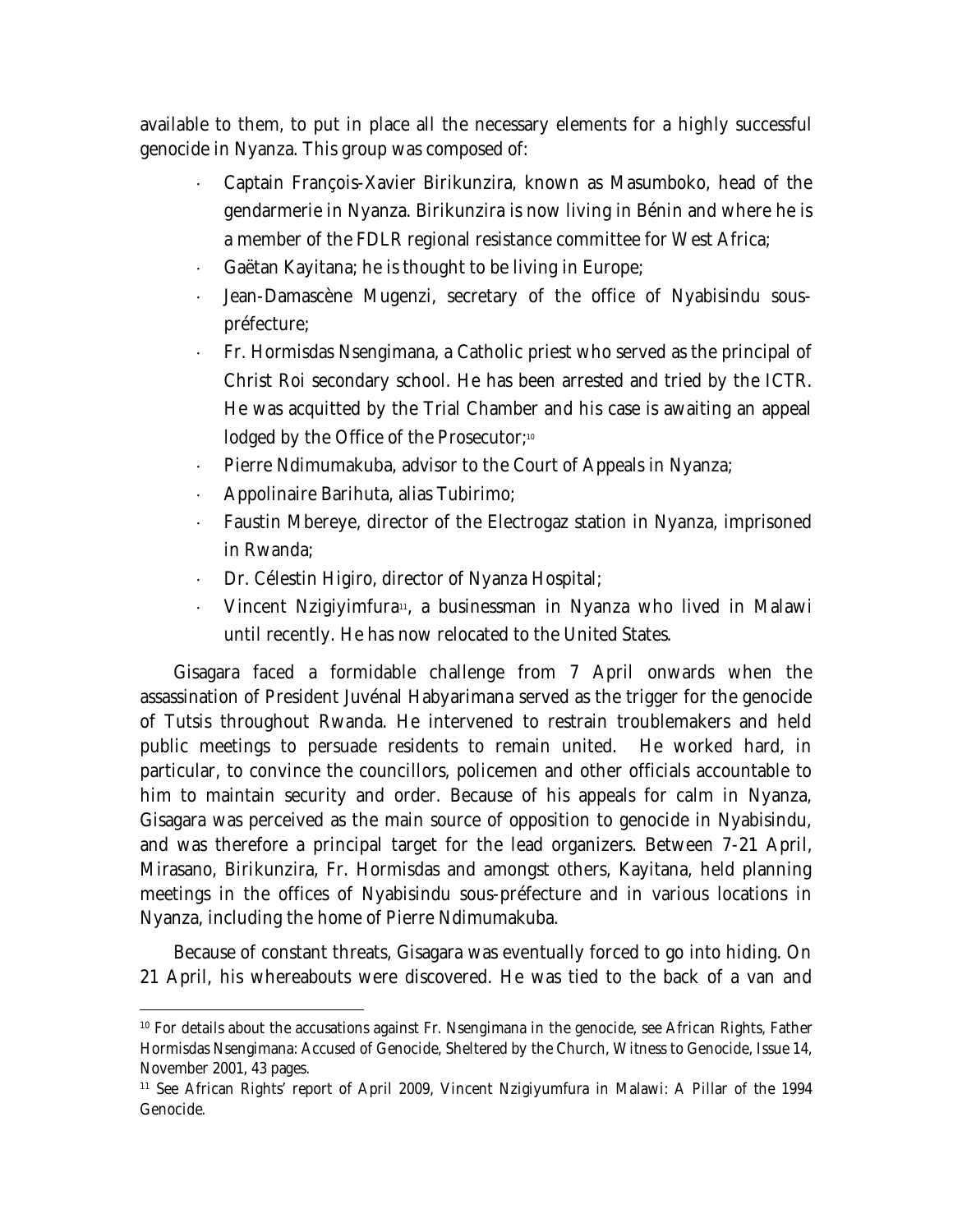dragged through the streets of Nyanza, apparently both to torture him and as a warning to other Hutus who dared to resist the call for genocide. He was murdered with seven other close relatives, including his father and two of his brothers.

With the death of Gisagara, the genocide in Nyanza began in earnest on 22 April. Mirasano allegedly worked closely with Birikunzira to put up roadblocks around Nyanza town. He apparently unleashed the militia he had established with others and dispatched them to the roadblocks, telling them to execute any Tutsi in the area.

These interahamwe killed numerous Tutsis, particularly at the roadblock by the home of councillor Gervais, by the home of Anaclet Nkundimfura, who worked at the Nyanza Court of Appeal, and near Urukali centre. Mirasano himself came to the roadblocks to give instructions and was seen at the roadblock in front of Nyanza hospital distributing arms and whistles so that militiamen could alert each other when they discovered a Tutsi.

David, imprisoned in connection with the genocide, was then a secondary school student and lived close to the dairy.

> Some roadblocks were directed by Mirasano's key allies. The roadblock near Urukali centre, for example, was under the direction of Mugenzi, the one across from the hospital was under the control of Augustin Twagirimana, known as Le Terrible. Most of the roadblocks were established from 22 April onwards. Until then, Gisagara had stood in the way of such actions.

On 23 April, David said that Mirasano and Birikunzira passed by the roadblock which he was manning and gave him and his colleagues the following instructions:

- Kill the Tutsis;
- Demolish their homes;
- Loot their property.

Anaclet, a prisoner who also accepts that he was an active perpetrator in Nyanza, highlighted Mirasano's role in the distribution of weapons.

> Mirasano handed out some of the arms which were used to kill Tutsis. I witnessed this with my own eyes at the roadblock supervised by Augustin Twagirimana. The guns were given to Bushirira and Munyanziza.

Mirasano took advantage of the equipment and supplies available to him as director of the Nyabisindu dairy, and apparently used them to facilitate the elimination of Tutsis in the region. He is said to have motivated the militiamen in their hunt for "enemies" by offering them milk as an incentive. He was also said to have offered the vehicles of the dairy for the use of militiamen, to drive them to the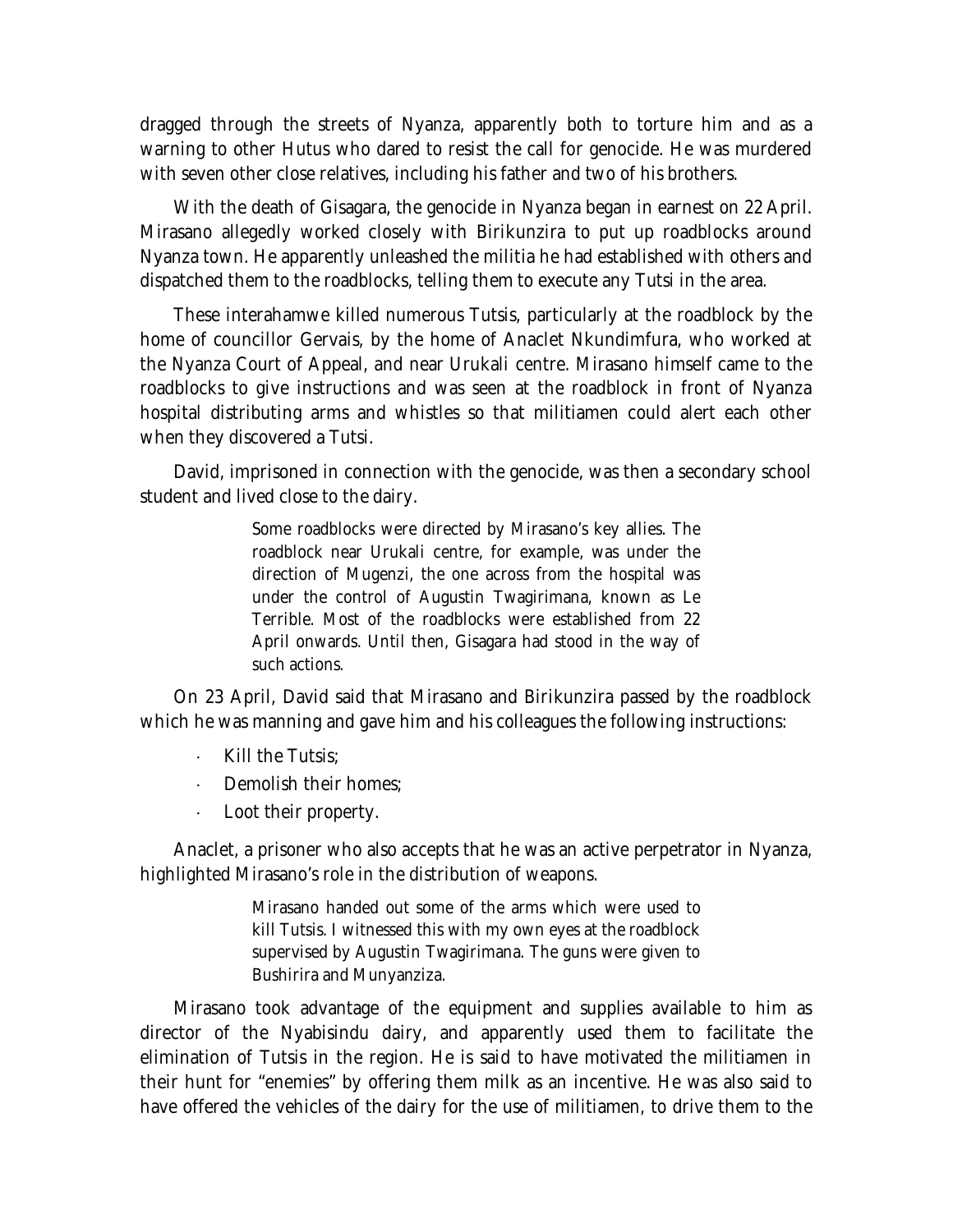roadblocks, to take Tutsis to where they would be killed and then to collect their corpses. In particular, Mirasano allegedly transported Tutsis to Nyanza stadium where they were slaughtered in one of the largest massacres in Nyanza. Those who perished there were subsequently loaded into dairy vehicles and dumped into the Mwogo River.

Bonaventure, a driver, said he had many opportunities to see the vehicles of the dairy "at work" during the genocide.

> I came to know more about the collaboration between Vincent Nzigiyimfura and the leaders of the genocide in Nyanza, men like Birikunzira and Mirasano, while I was driving the gendarmes who supervised the checkpoints and encouraged Hutus to hunt down Tutsis. Nzigiyimfura had put his truck at the disposal of the interahamwe to transport the bodies of Tutsis to Nyanza stadium. Some Tutsis were driven there alive and executed there. Many vehicles were used to do this dirty work. Mirasano had given all the vehicles of the dairy for the use of a group of mobile militiamen so they could move around. Tubirimo's son drove the vehicle of the ironworks factory for the same purpose.

In addition to encouraging indiscriminate murder, Mirasano apparently called for the deaths of certain individuals. He is said to have kept a list of Tutsis to be killed in his office at the dairy. Cyprien said he recognized some of these names.

> I saw the employee payment list in Mirasano's office at the dairy where Mirasano had marked, with a red pen, the names of Tutsis who should be killed.

Mirasano has also been accused of collusion in the deaths of Jean Twagirayezu, the president of the Court of First Instance, and John Simugomwa, a businessman, in the days following Gisagara's death.

Dr Mirasano has been living in Zambia since the end of the genocide and apparently works in Livingstone.

Dr Callixte Mirasano is on Interpol's Wanted List.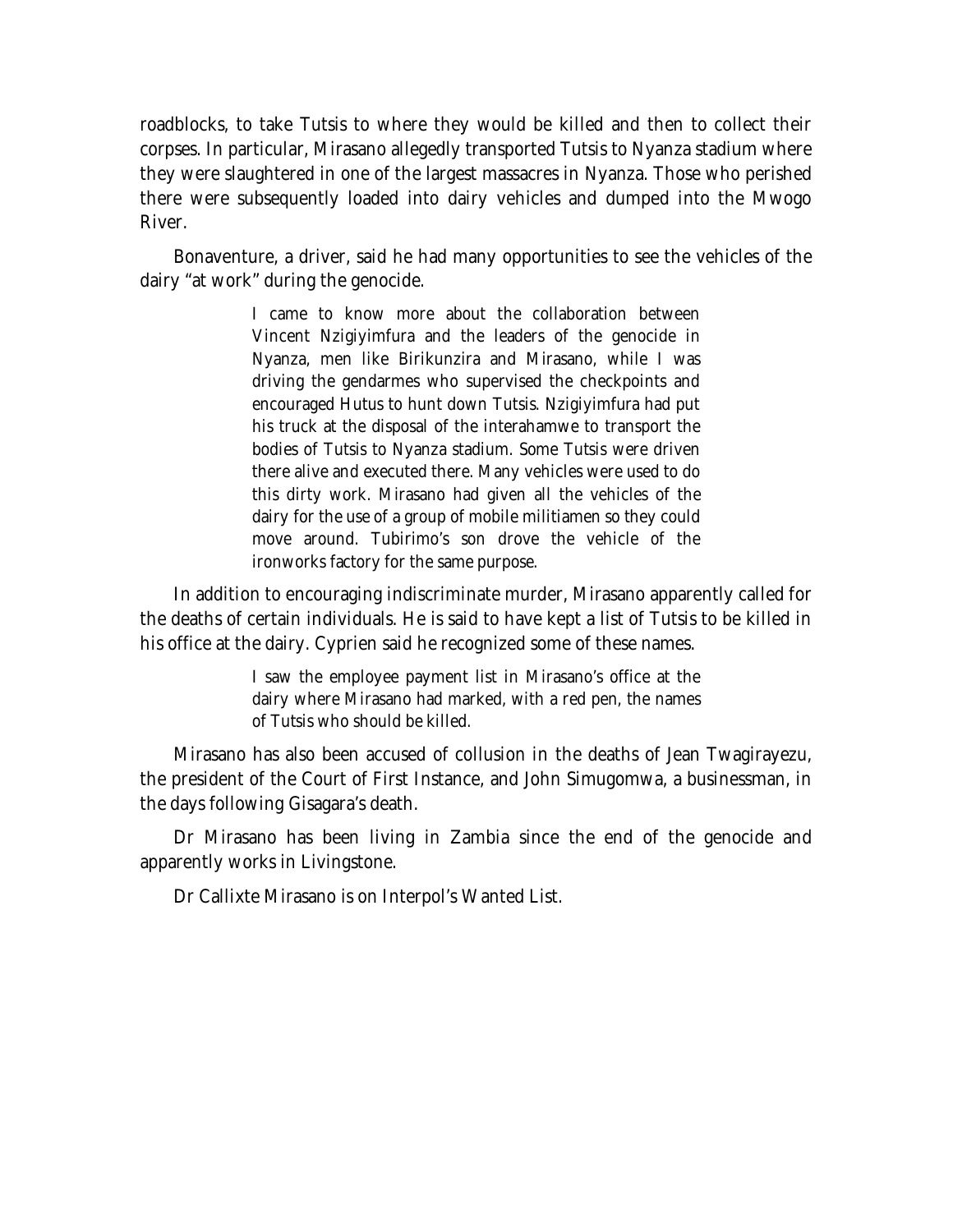#### **JEAN MARIE-VIANNEY HABINEZA**



**Jean Marie Vianney Habineza**

Jean-Mare Vianney Habineza, a teacher by profession, was the bourgmestre of Maraba commune in Butare in 1994, and is said to have been one of the main perpetrators of atrocities in the area. Prior to 1994, Habineza belonged to the Coalition for the Defence of the Republic.

Most of Butare remained an oasis of peace for the first two weeks of the genocide, thanks in large part to the fact that it was the only region in the country with a Tutsi préfet. So on 19 April, the president of the interim government responsible for the genocide, Dr. Théodore Sindikubwabo, himself a native of Butare, visited that préfecture. He urged the Hutus of Butare not

to behave as if they were "unconcerned." Sindikubwabo's visit had the desired effect. On 20 April, the genocide was officially launched throughout Butare. But Maraba was one of the few communes in Butare where the genocide had already begun.

Much of the readiness and zeal in Maraba has been attributed to the encouragement and incitement of Habineza who was said to have been a central figure in the preparation and implementation of the genocide in his commune. He was often seen in the area wearing a military uniform and carrying two guns which, witnesses say, he used to shoot several people. He is said to have been the primary leader in establishing roadblocks and working with his communal policemen to take the genocide to all corners of his commune, and beyond.

Habineza has been accused of arming and mobilizing militiamen to kill thousands of Tutsis who had taken refuge at the Catholic Parish of Simbi, and then giving them the orders to attack. One of the young men who obeyed those orders is Esdras.

> On Sunday, 17 April, at around 2:00 p.m., Habineza called a meeting in the bush near the convent of the nuns in Simbi. Earlier, soldiers in a red truck had gone around the area with a megaphone telling us where to meet. Habineza told us there weren't enough of us to risk attacking the parish where all the Tutsi had taken refuge. He told us to come back the next day and that he would go to get reinforcements.

He delivered a different message to the refugees themselves, as Valentine testified.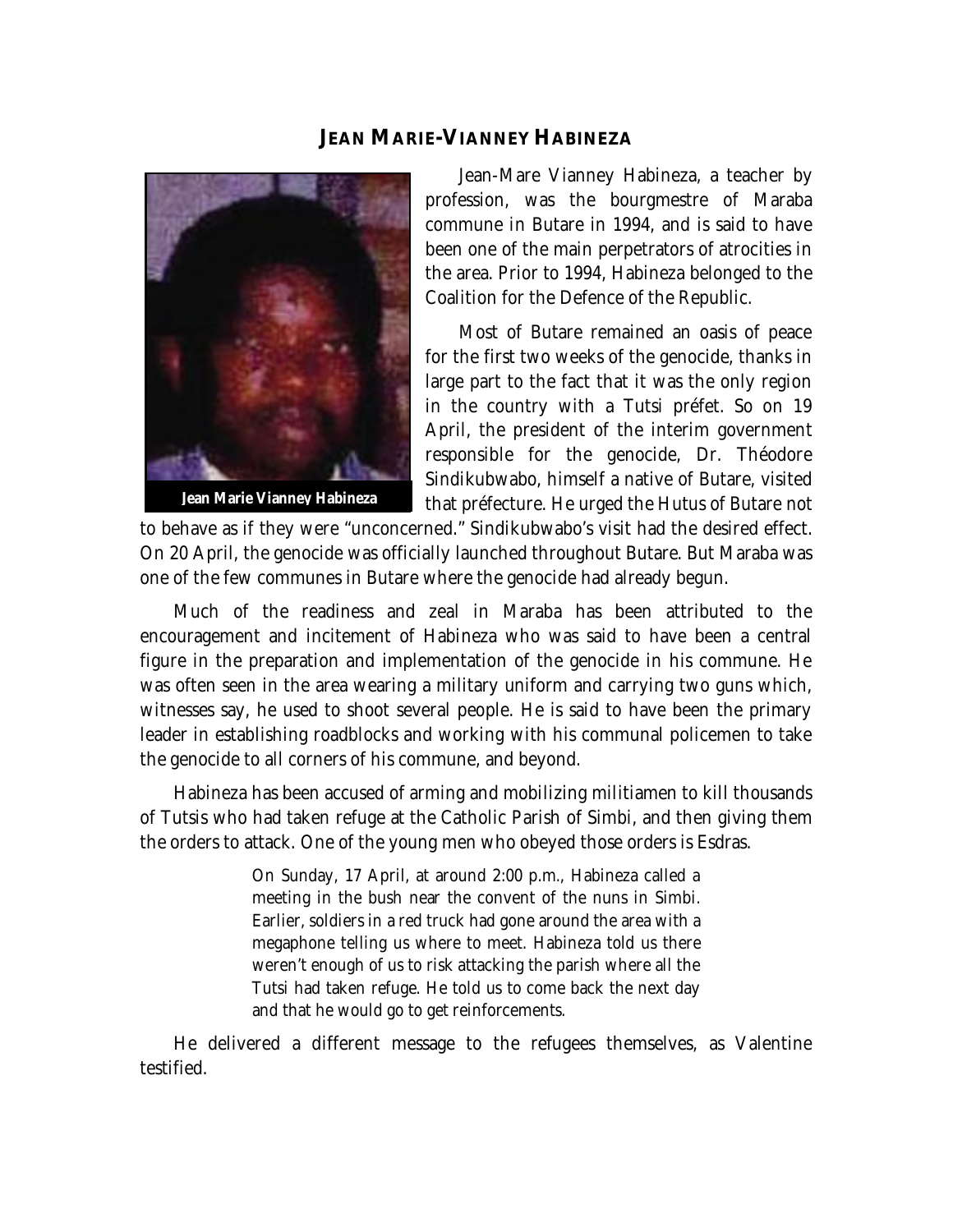At about 2:00 p.m. on 17 April, we saw the interhamwe wearing banana leaves and carrying weapons. We threw stones at them. Habineza fired in the air and spoke to the killers. He then told us refugees that he would try to protect us, but that none of us should leave the compound. I remember him saying: "I have 100 bullets to protect you." But he also said if he saw anyone near the edge of the compound he'd shoot because he would assume they were an attacker. He asked us to keep the women and children in the church and have the men come out to stand guard. Finally, he asked us to hand over whatever weapons we had. Many of the refugees who had a weapon handed it over.

When Esdras returned the following day, everything was in place for the killing to begin.

> On Monday the 18th, we all knew to gather at Simbi in the morning. We were armed with traditional weapons. I had a *massue* [a club covered with nails]. We met a group of demobilized soldiers who had grenades. I knew two men in that group; one of them was Protais Ngendahayo.

> Habineza showed up with some soldiers. They drove up in a red truck. Habineza got out and went to the church where the Tutsis had gathered. Before he left, the soldiers asked us if we were ready to kill these people. We said we were as long as they gave us what we needed to do the job.

> Some of the Tutsi came out of the church when Habineza came to talk to them. Others did not and so Habineza said: "Come out, the Red Cross is coming for you." More came out. The soldiers started shooting with their guns and threw their grenades at the people in the courtyard. Many Tutsis tried to force their way out of the parish area. We also threw stones at the church to make them come out of the church, and then killed them with our weapons. Habineza left before the shooting started.

To get rid of the evidence of what had taken place at the parish, Habineza apparently seized the rice stored by Church authorities for the hungry, and offered a kilo to each person who agreed to bury the bodies in shallow graves outside the parish.

Habineza also allegedly targeted Hutus he believed were sympathetic to Tutsis, or used the genocide to settle personal accounts with certain Hutus.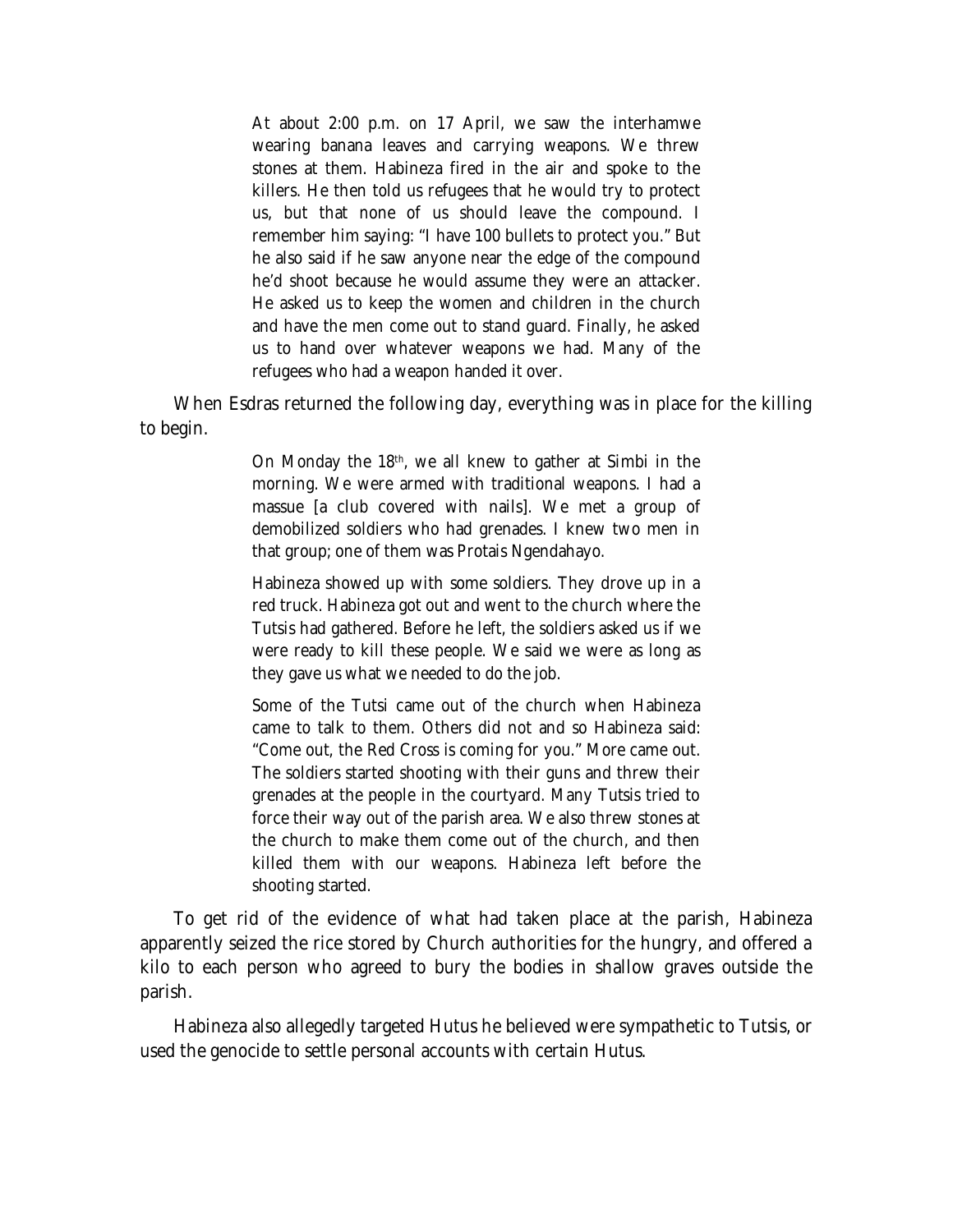Clarisse is herself a Tutsi, but her children are Hutu. This did not, however, protect them against Habineza. She said that her son, Mushumba, a student at Butare University, was first taken away by Habineza on 24 May 1994. He was led away again, on 30 June.

> Communal policemen came for Mushumba at the house. They told him teachers at the university wanted to speak to him. Mushumba's two younger brothers went with him to the commune office. Habineza shot Mushumba at the commune office. His two brothers fled as soon as he was shot; his brothers said they saw Habineza shoot Mushumba.

Clarisse explained why she thought her son was singled out.

I believe Habineza killed my son because, while studying at the university, my son was also a teacher in Butare. And because he was studying administration, I think Habineza was afraid that my son could replace him as bourgmestre. So I think he killed my son, Mushumba, out of jealousy.

According to several witnesses, Habineza looted the local health centre and confiscated valuable goods stolen by ordinary people from Tutsi homes. Shortly after the Tutsis of his commune had been eliminated, he is said to have arranged for the redistribution of their land.

Habineza's actions were not limited to his commune. Taking his militia with him, he pursued the Tutsis of Maraba who had taken temporary refuge in Rungwe, commune Ruhashya, also in Butare. He was also responsible for the Cyizi roadblock in Ruhashya where he encouraged policemen to loot and kill anyone trying to pass through who might be a Tutsi.

> Because he had been bourgmestre of Maraba for a long time, Bernadette said she had known Habineza for nearly a decade, and at one point, when he had lived in cellule Kibuhe, they had been neighbours. In April 1994, she left three of her children in Maraba while she looked after her husband at Butare University Hospital following an accident. The three children and their uncle died at the Parish of Simbi. She met Habineza, she said, in late May in Butare town, "when he came to the office of the préfecture looking for Tutsis."

Habineza apparently went as far as Gikongoro in his pursuit of Tutsis. Emile is a former employee of Mata tea factory in commune Mudasomwa. He has accused Habineza of complicity in the murder of three Hutu Grand Seminarists who were killed in Mudasomwa in Gikongoro in May 1994 because, he said, "they resembled Tutsis." The three men had come from Kabgayi in Gitarama. One of them, Emmanuel Musoda, was Emile's uncle. Informed by the director of the factory that the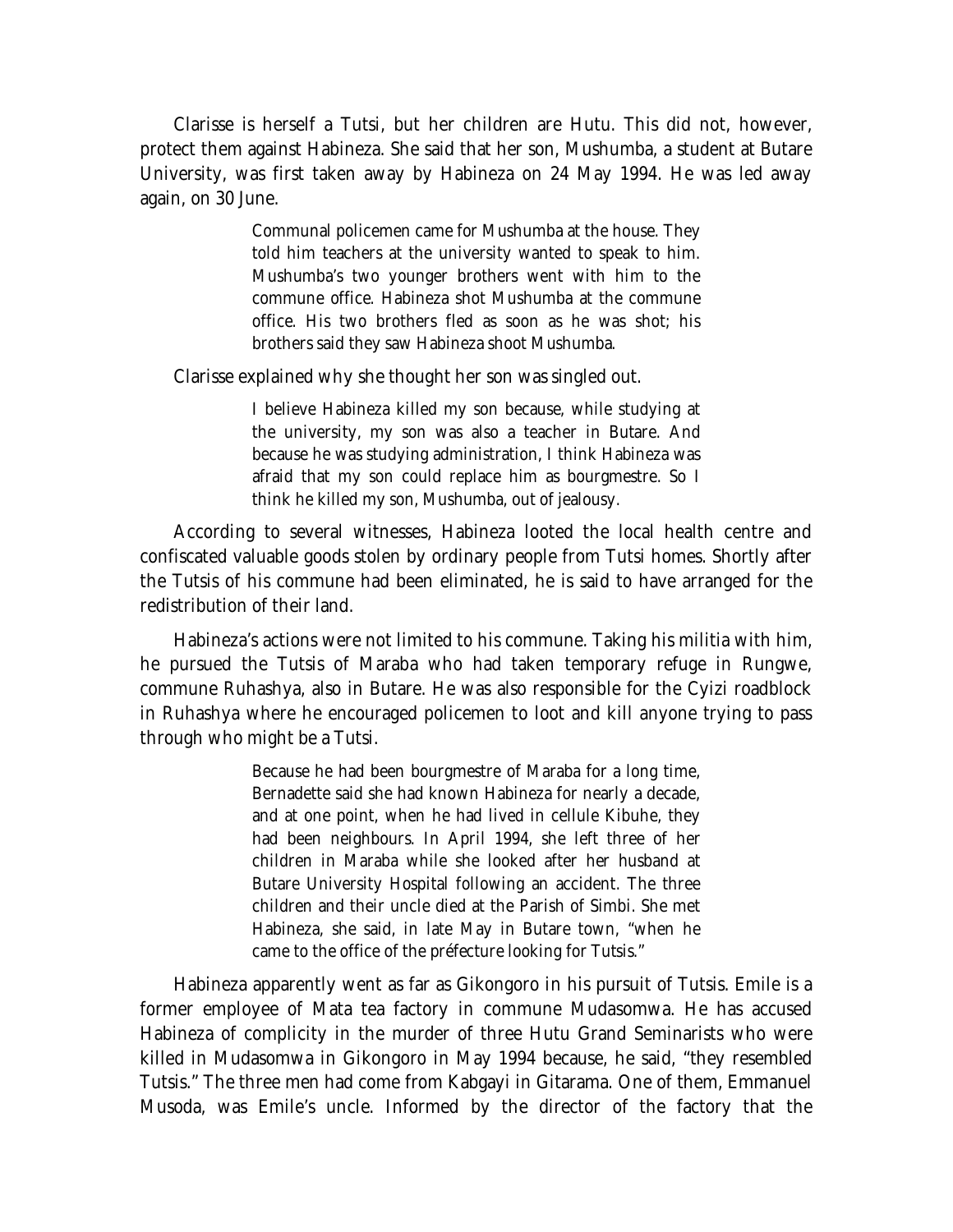seminarists planned to stop by Emile's house, he said he became anxious after they failed to show up.

> I took a moto to find out what had happened to them. When I was a few metres from the tarmac road, I saw about 100 militiamen who were jumping around in the presence of Emmanuel Nteziryayo.<sup>12</sup> I got closer to find out what the dancing was all about. They told me they had just buried three seminarists who resembled Tutsis.

> Later on, I found out the death of the three seminarists was the result of a plot organized by the bourgmestre of Maraba, Jean Marie-Vianney Habineza, who saw them as they came from commune Rwamiko where his in-laws lived. He was the one who apparently contacted Emmanuel Nteziryayo to give the green light to their murder. One of the victims was the brother of Sister Pierre. Siste. Pierre lived in Simbi in Maraba where she had had serious clashes with Habineza.

Throughout the genocide Habineza is said to have worked closely with other prominent génocidaires, for example with Col. Aloys Simba, a retired army officer who was appointed during the genocide as the head of civil defence for the préfectures of Butare and Gikongoro.<sup>13</sup>

Habineza settled in Zambia shortly after the genocide. He worked as a school teacher in Luapula province. It is not clear if he is still in Luapula, or if he is now living in Lusaka.

Jean Marie-Vianney Habineza is on Interpol's Wanted List.

 $\overline{a}$ 

 $12$  Emmanuel Nteziryayo, the bourgmestre of Mudasomwa, was arrested in the UK in December 2006 pending extradition hearings. He was released from detention in April 2009 after the Court of Appeal overturned the decision of the lower court that he, along with three other detainees, could be extradited to Rwanda.

<sup>&</sup>lt;sup>13</sup> In December 2005, Simba was convicted by the ICTR to 25 years in prison.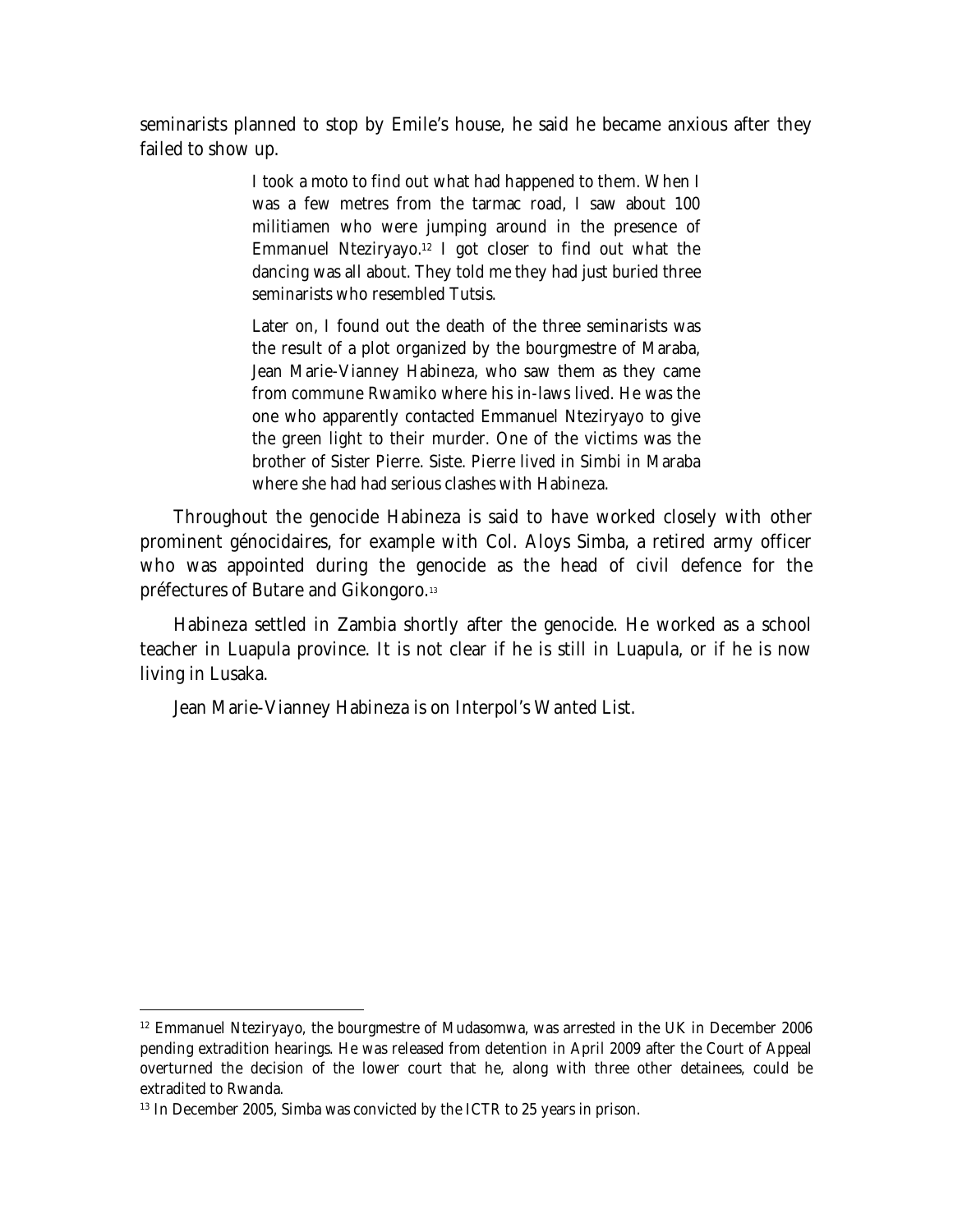#### **FRANÇOIS NDAYISENGA, ALIAS "CARREFOUR"**

François Ndayisenga, a lecturer at the National University in Butare in 1994, was the undisputed leader of the genocide in his home area of sector Gatoki, commune Shyanda in the préfecture of Butare. He had been an assistant lecturer at the Nyakinama campus of the National University in Ruhengeri. But the campus relocated to Butare following the outbreak of war in October 1990 between government forces and the Rwandese Patriotic Front (RPF). He settled in Save and became an active member in Butare of MDR Power, the wing of the Democratic Republican Movement which had embraced the ideology of Hutu extremism. Ndayisenga did not hide his antipathy to Tutsis, telling Hutus to look upon them as the "enemies of Rwanda", urging them not to use their shops and bars but instead to get ready "to eliminate them." He himself was married to a Tutsi. In Butare, he became known under the nickname of "Carrefour", the name of the bar he established in Gatoki.

The first Catholic parish in Rwanda, the Parish of Save, is located in sector Gatoki. In addition to the church itself, there are a large number of religious and educational institutions in Save, including the convent of the Benebikira Sisters, the Sainte Bernadette Groupe Scolaire run by the Benebikira nuns, the noviciat of the Marist monks, secondary schools which belong to the monks etc… Because of the concentration of schools in Save, it was home to a large number of teachers.

In 1993 and early 1994, Carrefour, a busy and prosperous bar with a large clientele, was used as a meeting point by teachers in Save, including Burundian teachers who shared Ndayisenga's politics. Ndayisenga also apparently used it as a forum to gain support for MDR-Power. His links with Burundian teachers intensified after the assassination, in October 1993, of Burundi's Hutu president, Melchior Ndadaye. Between April and July 1994, Carrefour was the nerve centre of the genocide in Save; it is allegedly where the planning meetings were held and it served as a base for recruiting militiamen.

Ndayisenga was such a central and visible pillar of the genocide in Gatoki that there is virtual unanimity among local residents about his unwavering commitment to the genocide and his critical role in inciting and encouraging the Hutu population to betray, and then murder, their Tutsi friends and neighbours. He worked closely with the bourgmestre of Shyanda, Théophile Shyirambere; Fr. François Munyaburanga, a priest at the Parish of Nyumba, commune Gishamvu, who was then living in Save where he comes from; Dénis Ntakica, a Marist monk, and a group of teachers from schools in Save.

From 8 April 1994, Ndayisenga is said to have established contact with a number of senior civil servants to help him sensitize the people of Gatoki, in particular,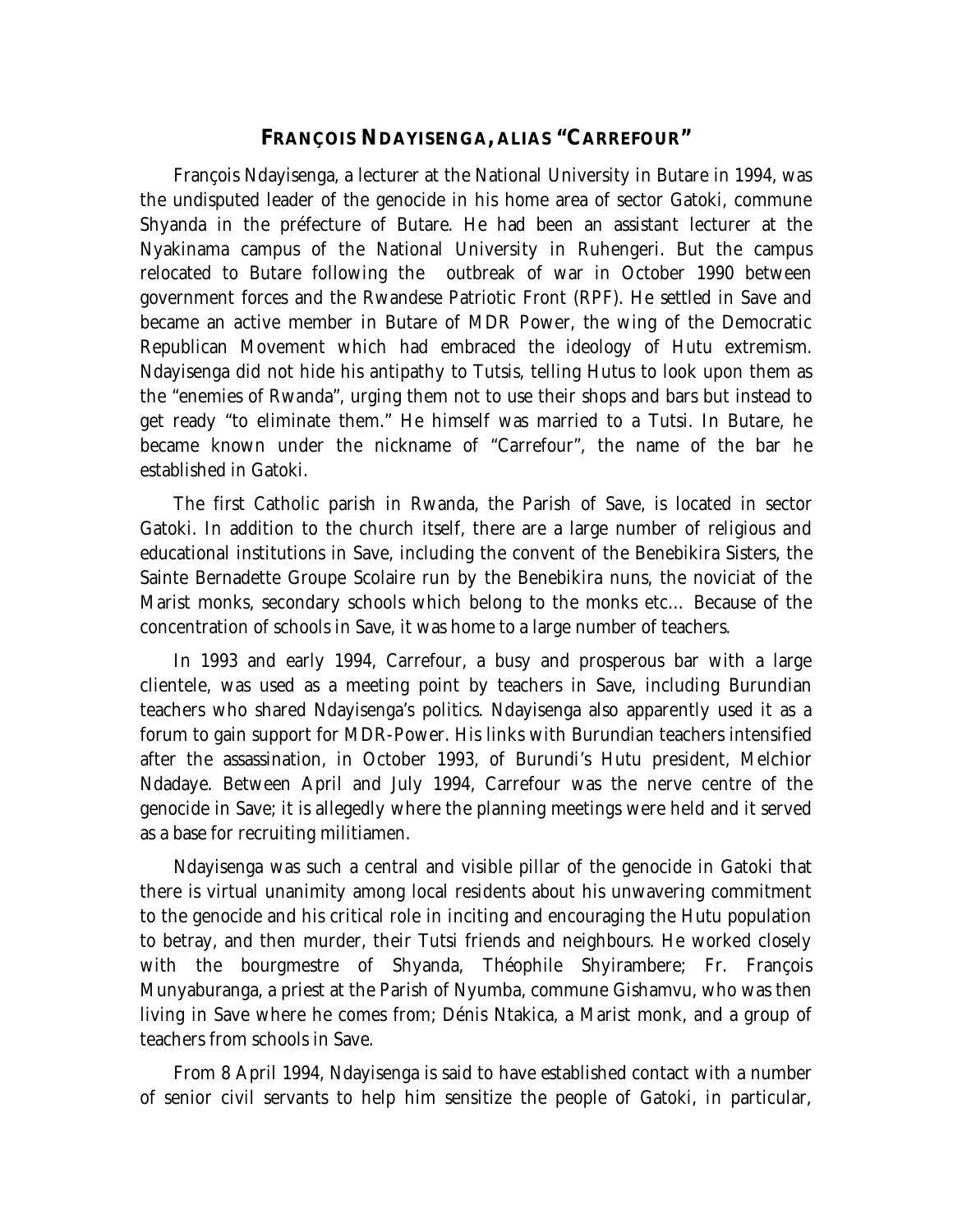François Ndungutse, the director-general of the Ministry of Agriculture, and Gaspard Ndegejeho, from the Ministry of Information. Military officers who would, in time, provide him with the weapons and ammunition necessary to kill the Tutsis of Gatoki, apparently visited him regularly.

Between 8-25 April, Ndayisenga apparently had four roadblocks set up between the tarmac road from Butare town and Save, in order to control the movement of Tutsis. The most deadly was the roadblock directly in front of his bar, Carrefour. The others were located on the border between Shyanda and the commune of Rusatira; in cellule Karama, at the spot where the offices of the NGO, Duhozanye, currently stand, and in front of the home of the Marist monks. Ndayisenga is said to have visited these roadblocks frequently in his role as supervisor of the genocide in Gatoki.

The green light for the genocide in Butare was given on 19 April by the president of the interim government, Théodore Sindikubwabo, to a gathering of all senior military and civilian officials. Ndungutse, who attended the meeting, returned to Gatoki to deliver the same message. But, in the words of Joseph Sindikubwabo, a businessman in Save: "The Hutus of Gatoki told them they didn't have time to chase after innocent people when they were hungry." To provide the necessary material inducements, Shyirambere and Ndayisenga told them to take what they wanted from the parish, church stores and numerous church buildings, and schools in Save. On the first day, Shyirambere apparently came to Save, accompanied by policemen, and helped Ndayisenga oversee the looting sprees, after which Ndayisenga continued the work. Eustache, a prisoner who acknowledges his own crimes in Save, had this to say about Ndayisenga.

> I saw François Ndayisenga with my own eyes leading all the attacks which cleaned out the belongings of all the secondary schools, the convents and the monks' homes in Save. It was about two or three days before the Tutsis of Gatoki were executed [on 25 April]. Ndayisenga was telling the militiamen to take what they could so they would have the energy to kill the Tutsis. Everything of any real value was stocked at Ndayisenga's home.

On the morning of 25 April, witnesses say Ndayisenga and a group of militiamen took the Tutsis of Gatoki, more than 60 people, to the trading centre in Karama. From there they were led to a well, known as the Duchamps well after the man who built it, where they were allegedly thrown in after they had been tortured. The victims included about 30 members of the Rwabutogo family; about 15 members of the Nyirinkindi family; 6 members of the Sentore family and more than 8 members of the Nocodème family. Afterwards, Ndayisenga apparently continued to discourage Hutus from hiding Tutsis. Those who were captured were handed over to him and were then also apparently dumped in the well. He is also said to have led assaults on the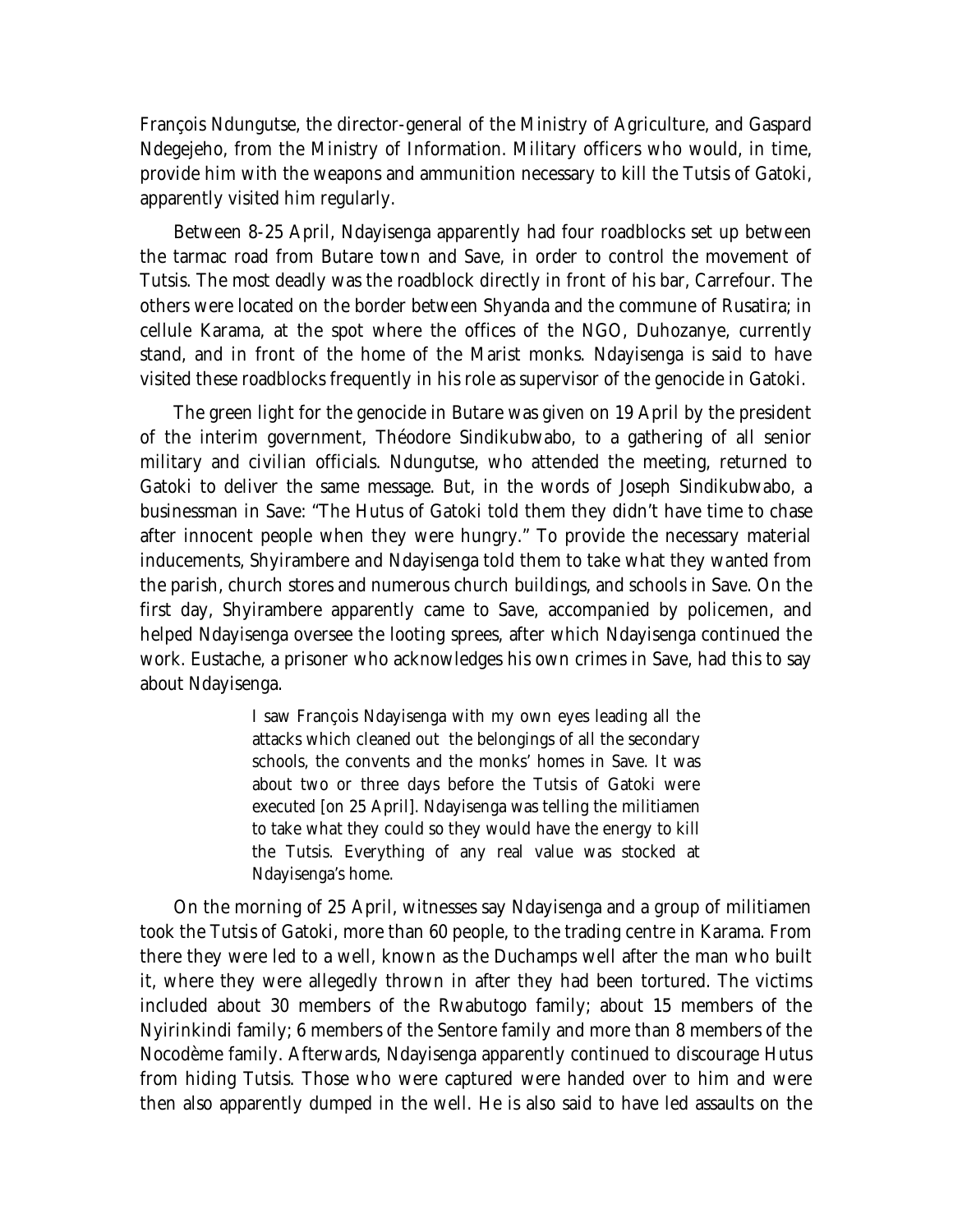Benebikira convent in search of Tutsis, forcing the nuns to abandon their convent. They came back, but apparently only after paying Ndayisenga off.

On 7 May, Fr. Justin Furaha, a priest who had been protecting a group of children at Save parish, was detained at Karubanda central prison in Butare town and later assassinated. Shortly afterwards, the children were taken away by a group apparently led by Ndayisenga, with the complicity of Fr. Munyaburanga and a group of young men who had been brought over in buses from Ruhengeri. The children were then allegedly murdered.

Determined until the very end, Ndayisenga is accused of shooting people he suspected of being Tutsi amongst the crowds fleeing Shyanda towards Butare town, after Shyanda fell to the RPF. Azarias, who has pleaded guilty to taking part in the killings in Save, said that he "saw Ndayisenga pick out individuals he believed were Tutsis among the convoy of people heading from Shyanda to Butare."

François Ndayisenga, who was, and may still be, an advisor to the FDLR, is said to own a truck operating business in Lusaka.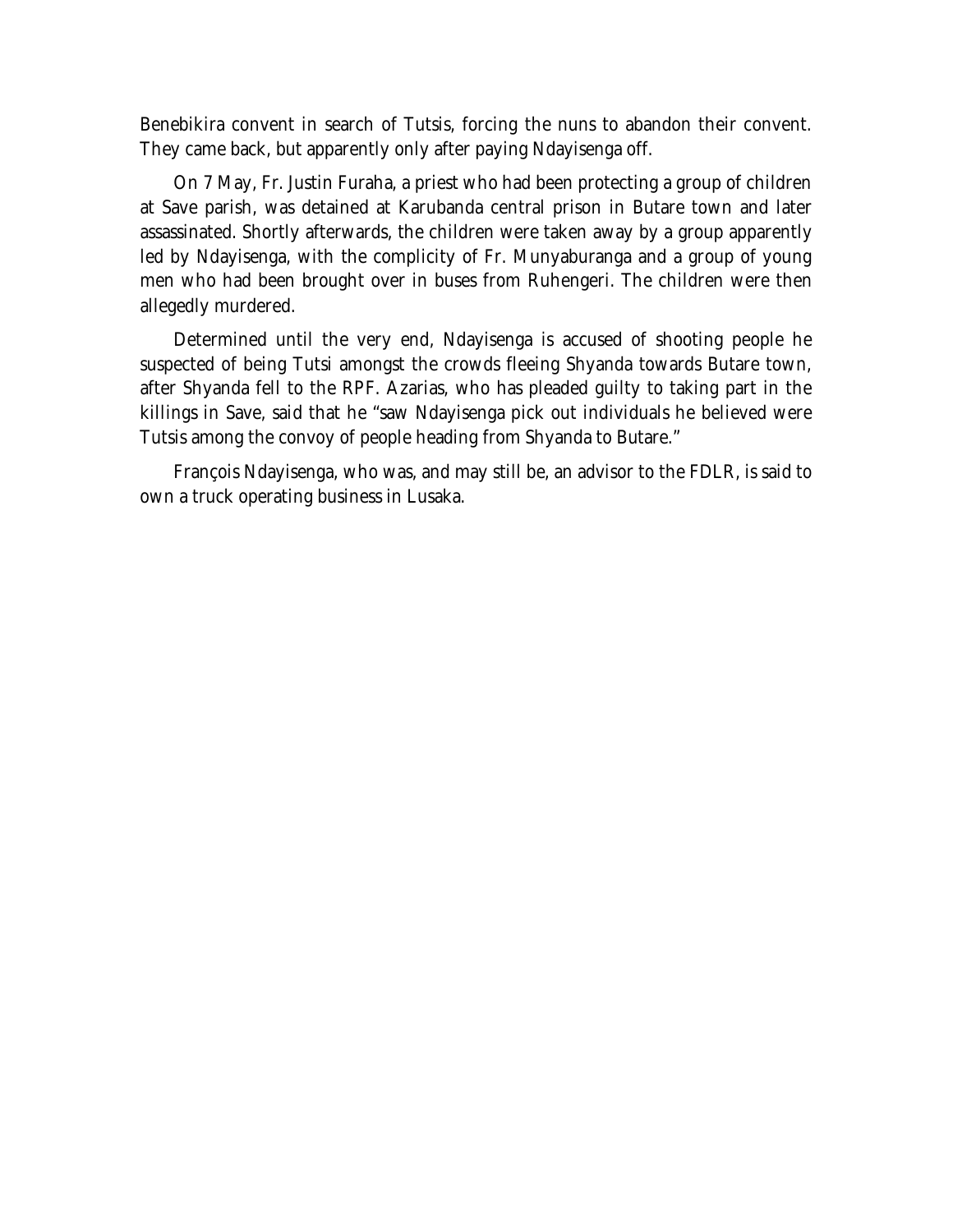#### **ESDRAS RUREMESHA**

Esdras Ruremesha was one of the 18 genocide suspects detained by the Government of Zambia in 1995, 15 of whom were released after the ICTR, which had only just become operational, decided to initially press charges against only three of the 18.

Ruremesha worked as a topographical technician at the National Office for the Study of Projects (BUNEP). He lived in Kigali, cellule Munanira, sector Nyakabanda in the commune of Nyarugenge. He comes from Kibuye.

The residents of Nyakabanda remember Ruremesha as an active member of the interahamwe created by the ruling party, the National Republican Movement for Democracy and Development (MRND). Etienne, a resident of Munanira, said Ruremesha gained a reputation for fierce anti-Tutsi sentiments when he joined the interahamwe militia in 1992 or 1993.

> He would say openly that the RPF and its Tutsi accomplices would suffer a severe punishment to show them the mistake they had made in invading the country of Hutus.

The general assembly of the *gacaca* jurisdiction in Ruremesha's area has placed him in the first category of genocide suspects, taking into consideration the numerous allegations that he and a certain Mbonyinshuti, alias Gérant, were leaders of the genocide in Munanira cellule and in much of sector Nyakabanda. These charges include evidence that Ruremesha distributed arms to militiamen in his cellule and promoted the massacre of Tutsis by encouraging the population to set up roadblocks to track them down. He himself apparently went to some roadblocks and led attacks against Tutsis.

One of the men who has provided damning evidence against Ruremesha is Grégoire Nyirimanzi. He became councillor of sector Nyakabanda a few days after the genocide was unleashed, and admits that he himself was a leading force in the massacres in Nyakabanda and beyond.

Nyirimanzi says he "collaborated with Esdras Ruremesha, particularly in distributing guns throughout the sector."

> As Nyakabanda is a large sector, certain people were responsible in each zone for assuring the implementation of the genocide. Ruremesha and Gérant managed genocide activities in Munanira cellule, including supervising the roadblocks there.

He spoke of Ruremesha's connections with a senior officer which facilitated access to weapons.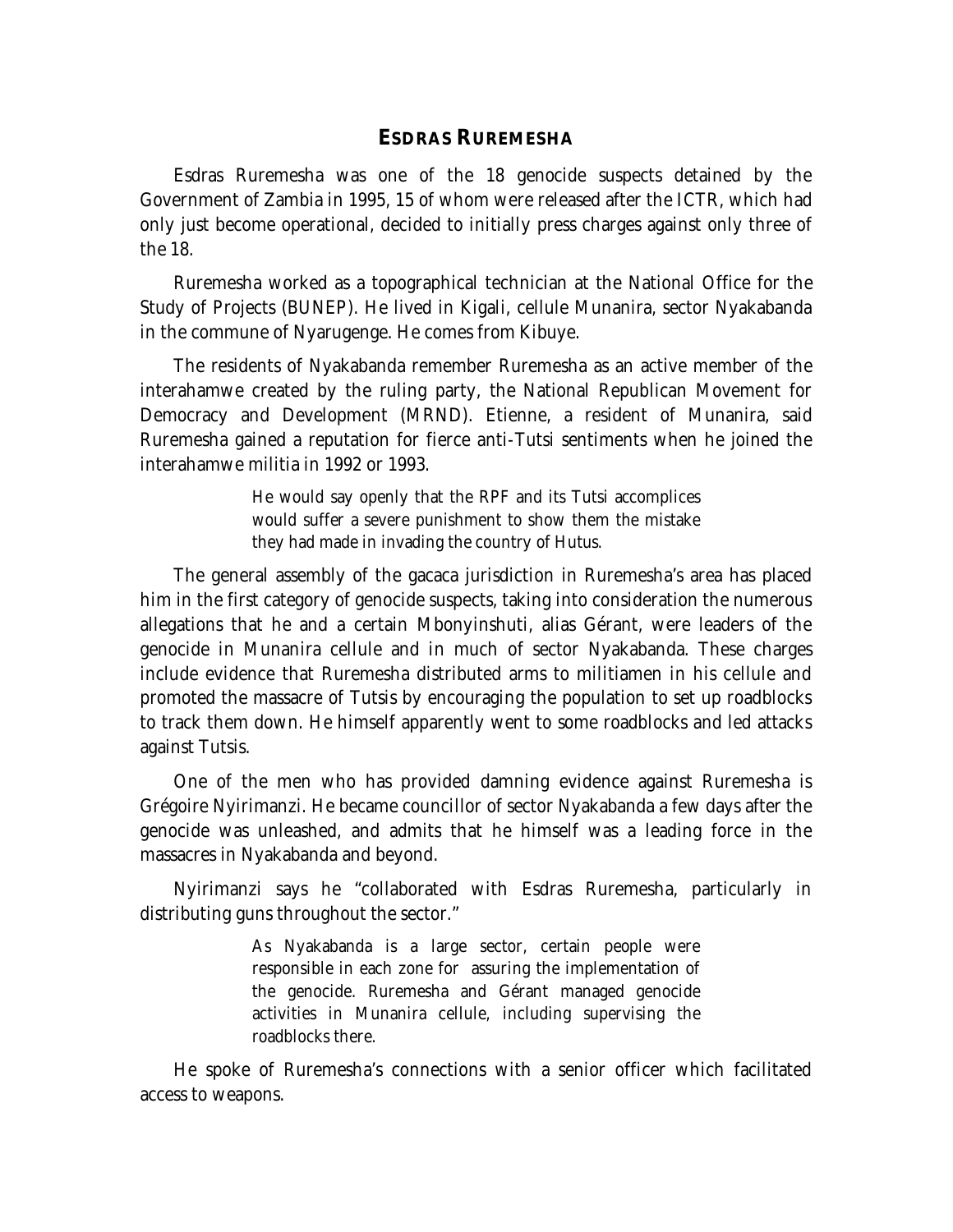To advance the genocide, Esdras would go to fetch guns from Major [Faustin] Ntirinkina, commander of a battalion based on Mount Kigali. During the first week, Ntirinkina accompanied Ruremesha to go and obtain the arms. They went in Ruremesha's Lada Niva vehicle.

A "crisis committee" was established in Nyakabanda. According to Nyirimanzi, Ruremesha participated in the committee from the end of May when the office of the sector, Nyirimanzi's office, moved to Munanira. From then on, Ruremesha came under his direction, giving the councillor more opportunities to interact with him.

> During this period, Esdras was the leader of a band of militiamen from Munanira dedicated to getting rid of Tutsis and the accomplices of the *inkotanyi* [RPF] who were thought to be in hiding. This group included:

- Kagaba, in exile;
- Jean Berchmans Imananibishaka, alias Sukali, in Kigali prison.
- $\cdot$  Kaboneye, a soldier, in exile;
- Kasongo, a Burundian.

They all carried guns and grenades which Esdras had given them. To motivate them, he and the soldiers brought them beer.

Siméon served as the *responsable*, that is the official in charge, of Munanira in April-July 1994. He described Ruremesha as the "mainstay" of the genocide in his cellule.

> Working with a man nicknamed Gérant, Esdras formed a fearsome group of militiamen who implemented the genocide under his command. Very early on, Esdras brought them guns, keeping one for himself, which he used in his role as supervisor of the genocide.

He identified the same men as Ruremesha's closest allies and gave details about the checkpoints they set up "on the orders of Esdras."

- Downhill from the Kabusunzu Centre;
- Where the road leading towards the home of Mutwe intersects with the paved road;
- At the border between Kimisagara and Nyakabanda etc.

The most dangerous roadblocks were the one on the road to Mutwe's house and the one between Nyakabanda and Kimisagara, where Esdras would present himself everyday to select those who should be killed. He also had the habit of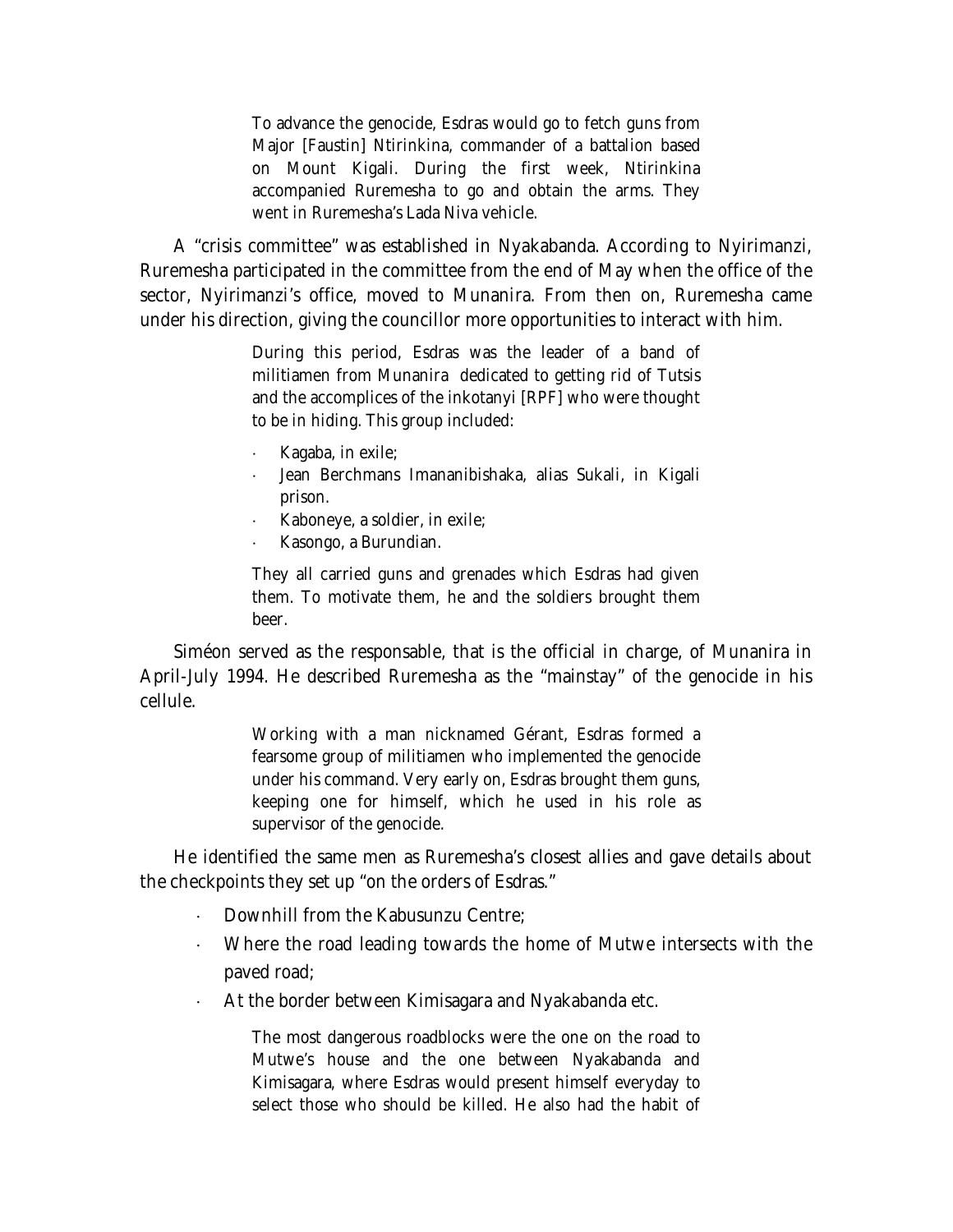going often to meet with the infamous Rose Karushara, councillor of Kimisagara, to speak with her about the genocide.

Siméon said Ruremesha maintained an office in what was known as the ARTES buildings which served as a meeting point for "the génocidaires who followed his lead." The discussions became even more frequent when, at the end of May, these buildings also housed the Nyakabanda sector office.

> Esdras used his office to communicate orders to his militiamen and as a centre for the distribution of guns and grenades. All the interahamwe who served as his key lieutenants were given guns by him. He also used the office to store cases of beer which he gave out as an encouragement to the interahamwe to go on killing.

Etienne said he saw Ruremesha on many occasions giving instructions at the roadblock near Mutwe's home.

> The ditch in which Ruremesha's militiamen threw bodies was situated just down hill from his home. There was a kiosk near this well-known roadblock, which was transformed into a prison and was used by Ruremesha's militiamen to torture Tutsis before killing them.

Esdras Ruremesha is reported to be living in Lusaka where he is known as a stronger supporter of the FDLR.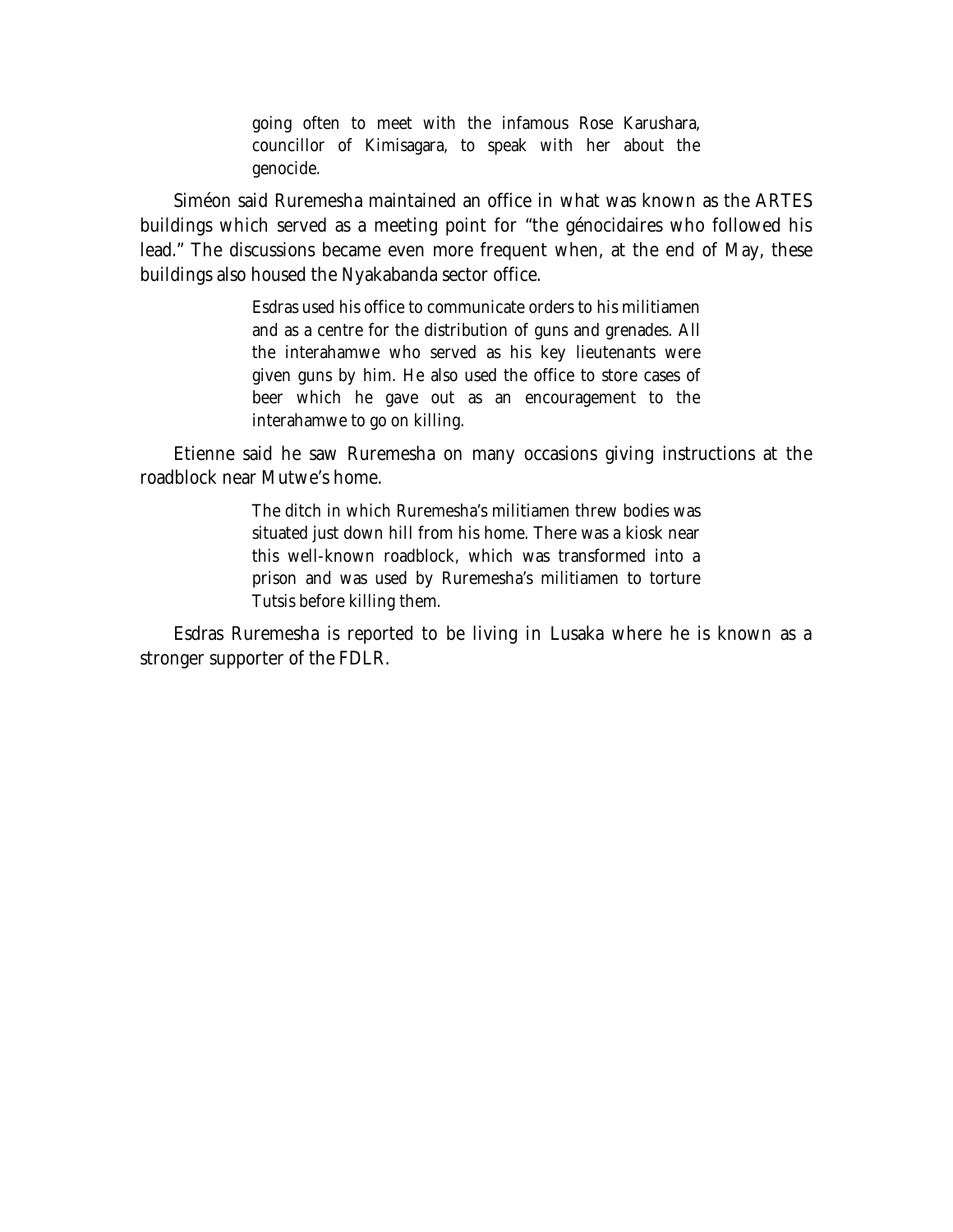#### **PRELIMINARY FINDINGS ON A FEW ADDITIONAL CASES**

We are including in this section short summaries about five individuals whose contribution to the genocide warrants, on the basis of our initial inquiries, further investigations and attention.

#### **Esdras Ntakirutimana**

Esdras Ntakirutimana, who studied in Russia, is a lawyer by profession, and is allegedly the FDLR representative for Southern Africa. He apparently lives in Lusaka. He comes from Mugonero in Kibuye, and the charges which have been leveled against him include inciting Hutus to massacred Tutsis in 1994. He later worked as a defence investigator for the ICTR in the case of a senior military officer, Laurent Kabiligi. But he left the ICTR after the national organization of genocide survivors, Ibuka, criticized the ICTR for hiring a number of people they named as genocide suspects, including Ntakirutimana, as defence investigators.

# **Cyprien Ngirabatware, alias "Gikongoro"**

Cyprien Ngirabatware, alias Gikongoro, comes from the préfecture of Gitarama. But he lived in the town of Gitarama and worked there as a businessma. He has long been dogged by accusations that it was his vehicles which abducted Tutsis hiding at the Catholic Bishopric of Kabgayi to Gisenyi where they were killed. He was a close ally, in 1994, of two businessmen who were at the helm of the genocide in Gikongoro town, namely Thomas Kigufi, living in New Zealand, and Kigufi's brother, Dominique Mbonyumutwa, resident in Belgium. For many years, Ngirabatware lived in Lusaka and ran a transport truck business. He was at one time, and may still be, the treasurer of the FDLR in Zambia. According to very recent information, Ngirabatware may have left Zambia for Europe, but *African Rights* and REDRESS are not in a position to confirm this statement.

#### **Protais Samvura**

Protais Samvura is said to have prospered in Zambia. He lives in Lusaka where he apparently owns a wholesale shop and minibuses which operate in the city.

A native of Nyamasheke in Cyangugu, he worked as director of "CERAI Islamique" school in Bugarama. He is regarded in his home area as one of the planners and perpetrators of most of the attacks which took the lives of Tutsis in Bugarama sector, in alliance with John Yusufu Munyakazi, the best-known génocidaire in the region who is currently on trial at the ICTR. Samvura and Yusufu, for example, are accused of distributing the guns used to kill Tutsis at CIMERWA, the cement factory in Cyangugu.